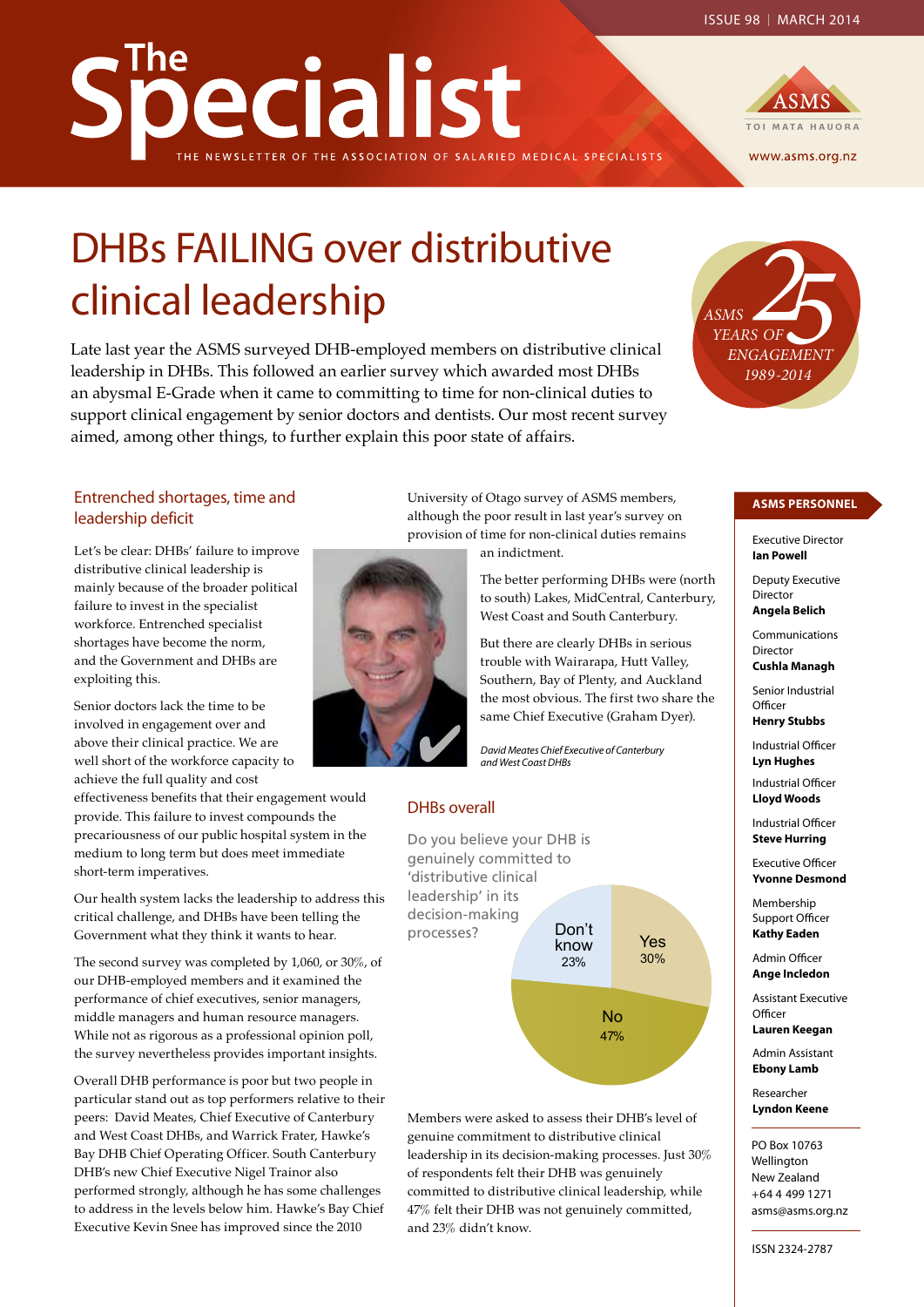Do you believe your DHB is genuinely committed to 'distributive clinical leadership' in its decisionmaking processes?

|  | Rank DHB       |                         | Yes | No  | Don't<br>know |
|--|----------------|-------------------------|-----|-----|---------------|
|  | 1              | Canterbury              | 62% | 23% | 15%           |
|  | $\overline{2}$ | Lakes                   | 56% | 28% | 16%           |
|  | 3              | <b>West Coast</b>       | 44% | 22% | 33%           |
|  | $\overline{4}$ | South Canterbury        | 40% | 50% | 10%           |
|  | 5              | MidCentral              | 40% | 48% | 12%           |
|  | 6              | Tairawhiti              | 37% | 37% | 26%           |
|  | $\overline{7}$ | Counties Manukau        | 34% | 31% | 35%           |
|  | 8              | Waitemata               | 32% | 55% | 13%           |
|  | 9              | Whanganui               | 31% | 54% | 15%           |
|  | 10             | Hawke's Bay             | 29% | 42% | 29%           |
|  | 11             | Northland               | 25% | 53% | 22%           |
|  | 12             | Capital & Coast         | 25% | 48% | 27%           |
|  | 13             | Taranaki                | 24% | 48% | 29%           |
|  | 14             | Waikato                 | 23% | 51% | 26%           |
|  | 15             | Nelson Marlborough      | 20% | 45% | 34%           |
|  | 16             | Auckland                | 18% | 53% | 29%           |
|  | 17             | Bay of Plenty           | 16% | 67% | 16%           |
|  | 18             | Southern                | 15% | 68% | 17%           |
|  | 19             | <b>Hutt Valley</b>      | 10% | 55% | 35%           |
|  | 20             | Wairarapa               | 0%  | 86% | 14%           |
|  |                | <b>National Average</b> | 30% | 47% | 23%           |
|  |                |                         |     |     |               |

In just two DHBs did more than 50% believe their DHB was genuinely committed – Canterbury (62%) and Lakes (56%). The next three best performers were West Coast, South Canterbury and MidCentral. On the other hand, the worst results were recorded for Wairarapa (0%), Hutt Valley (10%), Southern (15%), Bay of Plenty (16%) and Auckland (18%).

When DHBs are ranked by negative responses, Wairarapa DHB 'topped the poll' with 86% of surveyed members there saying 'no', followed by Southern (68%), Bay of Plenty (67%), Hutt Valley and Waitemata (both 55%), and Auckland (53%). The small differences between the 'yes' and 'no' rankings are due to the variability of 'don't knows' (for example, Hutt Valley was 35% compared with Waitemata at 13%).

Meanwhile, just 22% of West Coast DHB members said 'no', with the next best being Canterbury (23%), Lakes (28%), Counties Manukau (31%) and Tairawhiti (37%).





Warrick Frater **Nigel Trainor** Graham Dyer

#### Rating chief executive performance

To what extent do you believe that your Chief Executive is working to enable effective 'distributive clinical leadership' in your DHB's decision-making processes

Don't know 24% No extent 18%

Great/some extent 58%

| Rank DHB       |                         | Great/some<br>extent | No<br>extent | Don't<br>know |
|----------------|-------------------------|----------------------|--------------|---------------|
| 1              | <b>West Coast</b>       | 89%                  | 11%          | $0\%$         |
| $\overline{2}$ | Canterbury              | 84%                  | 3%           | 14%           |
| 3              | South Canterbury        | 80%                  | 0%           | 20%           |
| $\overline{4}$ | Hawke's Bay             | 78%                  | 3%           | 19%           |
| 5              | Lakes                   | 75%                  | 9%           | 16%           |
| 6              | Whanganui               | 69%                  | 23%          | 8%            |
| $\overline{7}$ | Tairawhiti              | 68%                  | 11%          | 21%           |
| 8              | Waitemata               | 66%                  | 11%          | 23%           |
| 9              | MidCentral              | 64%                  | 24%          | 12%           |
| 10             | Nelson Marlborough      | 61%                  | 32%          | 7%            |
| 11             | Wairarapa               | 57%                  | 29%          | 14%           |
| 12             | Southern                | 56%                  | 27%          | 17%           |
| 13             | Waikato                 | 53%                  | 14%          | 33%           |
| 14             | Northland               | 52%                  | 17%          | 31%           |
| 15             | Counties Manukau        | 49%                  | 14%          | 37%           |
| 16             | Bay of Plenty           | 49%                  | 28%          | 23%           |
| 17             | Auckland                | 48%                  | 21%          | 31%           |
| 18             | <b>Hutt Valley</b>      | 44%                  | 33%          | 23%           |
| 19             | Capital & Coast         | 41%                  | 22%          | 37%           |
| 20             | Taranaki                | 24%                  | 38%          | 38%           |
|                | <b>National Average</b> | 58%                  | 18%          | 24%           |

ASMS members were asked to rate their chief executive's commitment to enabling effective distributive clinical leadership in their DHB's decision-making processes. Overall, 12% believed their chief executive was working to a great extent to do this, 46% believed to some extent; and 18% to no extent. 'Don't knows' were a significant 24%.

The standout was David Meates, one of two chief executives heading two DHBs. The vote to a great extent was 56% and 43% for West Coast and Canterbury respectively (33% and 41% respectively to some extent). He was the only chief executive where 'great extent' exceeded 'some extent'. Other chief executives were streets behind, with the next three being Jim Green (Tairawhiti), Nigel Trainor (South Canterbury) and Dale Bramley (Waitemata), with ratings from 16% to 21%. A total of 12 chief executives (Graham Dyer twice) were ranked less than 10%; rather grim.

When the 'great' and 'some extent' categories are combined, the top chief executives are from West Coast (89%), Canterbury (84%), South Canterbury (80%), Hawke's Bay – Kevin Snee (78%) and Lakes – Ron Dunham (75%).

The Taranaki, Hutt Valley and Wairarapa, Nelson Marlborough, and Bay of Plenty chief executives have much to work on given the high number of members who gave them a 'no extent' rating. Conversely, South Canterbury's Nigel Trainor should be pleased with his 0% rating in this category.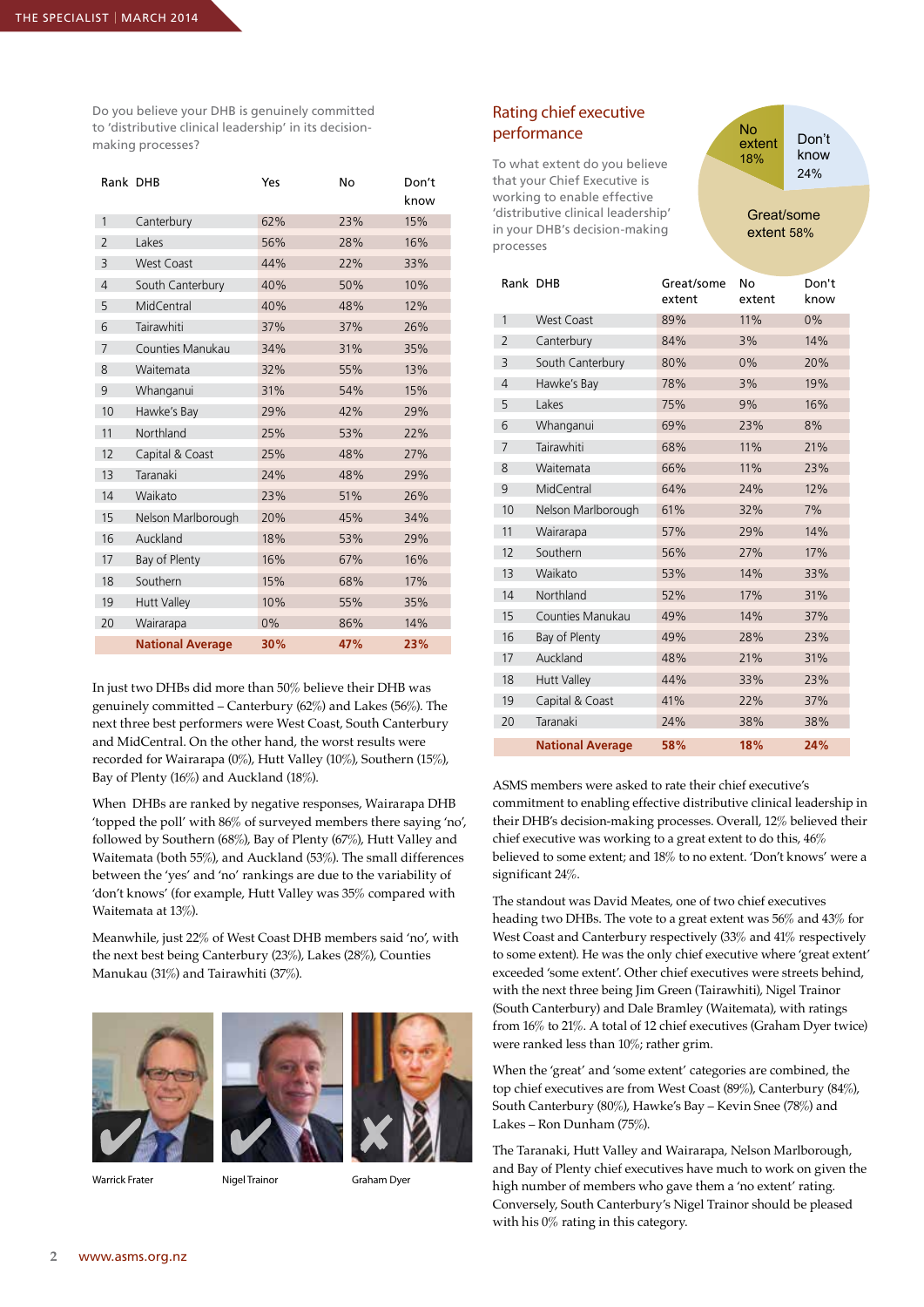A word of caution about the Capital & Coast result: the survey was conducted in December when its chief executive had just started and was barely known by most members.

#### Senior management

To what extent do you believe that senior management (reporting directly to the Chief Executive) is working to enable effective 'distributive clinical leadership' in your DHB's decision-making processes?



| Rank DHB       |                         | Great/some<br>extent | No<br>extent | Don't<br>know |
|----------------|-------------------------|----------------------|--------------|---------------|
| 1              | Hawke's Bay             | 75%                  | 6%           | 19%           |
| $\overline{2}$ | Canterbury              | 74%                  | 13%          | 13%           |
| 3              | Lakes                   | 72%                  | 9%           | 19%           |
| 4              | Nelson Marlborough      | 62%                  | 27%          | 11%           |
| 5              | Taranaki                | 62%                  | 19%          | 19%           |
| 6              | MidCentral              | 61%                  | 29%          | 10%           |
| 7              | Whanganui               | 61%                  | 31%          | 8%            |
| 8              | Wairarapa               | 57%                  | 43%          | $0\%$         |
| 9              | <b>West Coast</b>       | 56%                  | 22%          | 22%           |
| 10             | Counties Manukau        | 52%                  | 14%          | 34%           |
| 11             | Northland               | 50%                  | 22%          | 28%           |
| 12             | South Canterbury        | 50%                  | 50%          | $0\%$         |
| 13             | Capital & Coast         | 50%                  | 25%          | 25%           |
| 14             | Waitemata               | 48%                  | 26%          | 26%           |
| 15             | Tairawhiti              | 47%                  | 21%          | 32%           |
| 16             | Southern                | 47%                  | 39%          | 14%           |
| 17             | Auckland                | 46%                  | 25%          | 29%           |
| 18             | Waikato                 | 43%                  | 32%          | 25%           |
| 19             | <b>Hutt Valley</b>      | 40%                  | 40%          | 20%           |
| 20             | Bay of Plenty           | 37%                  | 40%          | 23%           |
|                | <b>National Average</b> | 53%                  | 25%          | 22%           |

Senior managers rank even lower than chief executives. Senior managers are second tier in the DHB's hierarchy and report directly to the chief executive with Middle managers reporting to them.

In the context of senior medical staff, this is usually the chief operating officer or someone in a similar operational position.

Only 8% of respondents said senior managers were working to a great extent; 45% to some extent; and 25% to no extent (22% recorded 'don't knows'). Again, West Coast and Canterbury were well ahead of the pack, with West Coast the highest at 33%. The only others having a commitment to a great extent rating above 10% were Counties Manukau, Hawke's Bay, MidCentral and Lakes DHBs. Significantly South Canterbury's rating for 'great extent' drops to 0% compared with 20% for the performance of the DHB's chief executive.

When the 'great' and 'some extent' categories are combined, the top senior management is from Hawke's Bay (75%), Canterbury (74%), Lakes (72%), Nelson Marlborough (62%) and Taranaki (62%), with Bay of Plenty a mere 37%. The national average is an uninspiring 53%.

In the 'no extent' category, South Canterbury should be sweating followed by Wairarapa and Hutt Valley, Bay of Plenty and Southern. On the other hand, Hawke's Bay should be pleased.

#### Middle management

To what extent do you believe that middle management is working to enable effective 'distributive clinical leadership' in your DHB's decision-making processes?

No extent 32% Don't know 18% Great/ some extent 50%

Middle management are ranked even lower than those they report to, with a mere 7% of members rating them at a great extent; 43% to some extent; and 32% to no extent (18% recorded 'don't knows'). Perhaps distributive clinical leadership is perceived as a threat at this level of management. On the other hand, perhaps reflecting their closer proximity to the medical workforce, middle management performs better than the other categories in the 'no extent' rating.

The top five DHBs at this level were Canterbury (17%), Lakes (13%), Counties Manukau (12%), West Coast and Tairawhiti (both 11%). Twelve were rated less than 10%, three of which did not get above 0%.

When the 'great' and 'some extent' categories are combined, the national average just hits 50%, with the top middle management from Hawke's Bay (87%), Lakes (74%), Taranaki (62%), Canterbury (61%), and Whanganui (61%) and with Auckland a mere 37%.

In the 'no extent' category South Canterbury again has reason for concern, followed by Waikato, West Coast, Waitemata and Wairarapa.

#### Human resource management

*Human resource managers do even worse, with a national average of 2% for a great extent rating and a massive 40% to no extent.*

Human resource managers do even worse with a national average of 2% for a great extent; 19% to some extent; and a massive 40% to no extent. Even when the 'great extent' and 'some extent' categories are combined, it is a sorry picture with only one DHB (South Canterbury) getting over 50%. Alarm bells should be ringing loudest in Nelson Marlborough, West Coast and Auckland.

A major caveat, however, was the high 39% of 'don't knows', which may reflect the distance between HR managers and clinical engagement, or be more about the distance between them and the medical workforce. It might also reflect the overall (with some good exceptions) underwhelming performance of HR generally and the tendency to be excessively process driven. There is a further caveat for Capital & Coast DHB. For some time it has been without someone in the permanent HR general manager position, leaving the system fragmented. This situation is now changing.

#### **Ian Powell**

*Executive Director*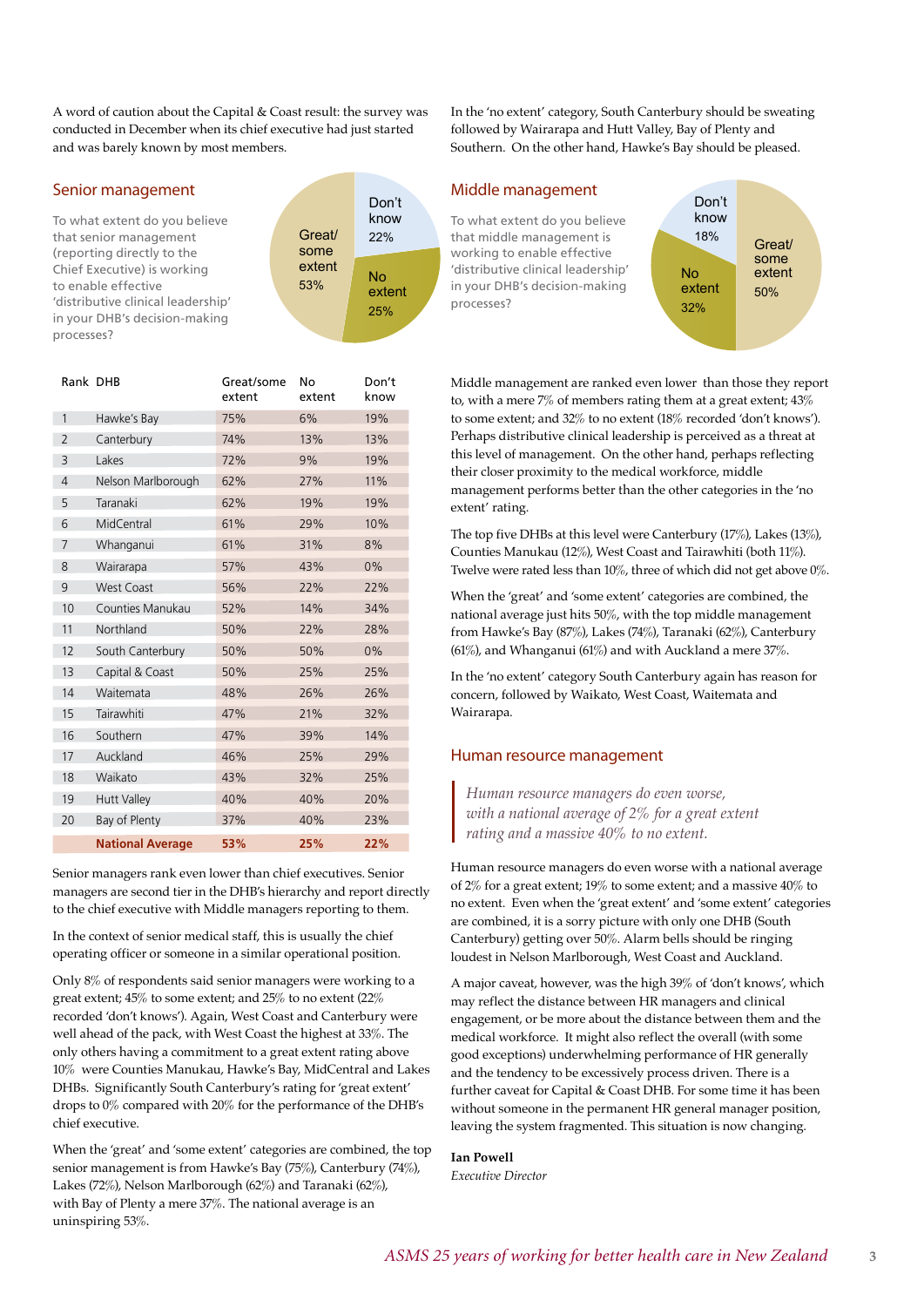

NATIONAL PRESIDENT

### A challenge for the New Zealand health service

In May 2011 Atul Gawande (an American surgeon, journalist and public health researcher) delivered that year's commencement address at Harvard Medical School entitled Cowboys and Pit Crews. He stated that medicine's complexity has exceeded our individual capabilities as doctors. The era when doctors could hold all the key information patients needed in their heads, and manage everything required themselves is fading fast. He indicates that health care no longer requires cowboys (independent physicians) but pit crews (highly coordinated health teams).

This is not a new idea. WHO states that effective teamwork in healthcare delivery can have an immediate and positive impact on patient safety. A publication in Health Care Papers (2007:7, Clements et al) concludes that employers and workers might consider effective teamwork an asset, but for patients it is a prerequisite. In the health workplace, the evidence for inter-professional coordination and effective teamwork continues to grow. Even our own Health Quality & Safety Commission arranged a full-day symposium on teamwork and patient safety last March. Research and evidence on the topic is easy to find and I am sure you can think of many examples in daily practice where teamwork is essential and improves the outcome of a patient or where the lack of teamwork unfortunately can have the opposite effect.

Teamwork, however, does not happen overnight. It takes time for team members to get to know and trust each other. They need to get to know each other's strengths and, perhaps more importantly, weaknesses. Developing effective communication within and between teams can take even longer. Developing trust unfortunately cannot be rushed either, and is earned rather than given.

Furthermore a team needs a clinical leader and additionally it needs a membership that is not forever changing.

*There is agreement that teamwork is a prerequisite for optimal patient outcomes and*  *safety, and to be effective each team needs a clinical leader and a stable membership that knows and trusts each other.*

I want to discuss these two aspects further (i.e. stable team membership and clinical leadership) and put it into the context of the New Zealand health care system.

A team's effectiveness and function will be severely affected by a frequent change in membership and clinical leadership. Forty-one of the 98 senior medical officers who resigned from the ASMS, because of their resignation from their DHB, responded to our exit survey conducted between 5 September 2013 and 11 February 2014. Of those respondents, 46% have taken up positions elsewhere in New Zealand and 46% have left the country (22% to Australia and 24% elsewhere). Please note that these numbers are for ASMS members only. The total figure of resignations will be a little higher.

The members that moved to Australia and beyond are a loss to New Zealand's health workforce but also, importantly, even the movement of senior doctors to another DHB can have a negative effect in that it causes disruption to the health team and teamwork in the DHB they departed as well as the DHB they joined. At their new DHB, they become a new team member that needs to settle in. It is not only the movement of senior doctors that causes such disruption, of course. The same can be said for nursing, administrative and other staff when they move across DHBs. The resulting disruption to the health teams inevitably impacts on their ability to function effectively.

Yet to be published figures from ASMS researcher, Lyndon Keene show that we continue to have a retention problem of senior medical officers (SMOs), especially international medical graduates (IMGs), who currently comprise 44% of our SMO workforce. The Medical Council's Annual Report for 2013 indicates this proportion is set to grow further, with 56% of new vocational registrants being IMGs.

The figures are quite an eye opener. My observations tell me that the research

and Medical Council figures are accurate enough to believe. I see new faces appear in the corridors and disappear again with regularity. In some specialties the problem is bigger than others.

How is it possible to build effective teams and establish trust and effective communication if the specialist or other team members change every so often? When this happens the team is weakened and needs to start rebuilding. This problem is much more exaggerated in smaller DHBs with smaller departments or services, where an SMO and a small team might be the only ones delivering that particular service. The team then needs to be rebuilt just about from scratch.

To exacerbate the problem even further, quite often the leaving doctor is replaced by an SMO that is new to New Zealand's healthcare system. He/she will be on a steep learning curve just settling in and finding their feet and getting used to a different healthcare system. It will take even longer for them to earn the trust of other team members and for the team to function effectively.

#### Clinical leadership

Where are we at with establishing effective clinical leadership, at all levels, i.e. distributive clinical leadership? Health Minister Tony Ryall and the ASMS agree that distributive clinical leadership is not only highly desirable but essential. In Good Hands was published in 2009. A recent survey conducted by the ASMS shows that 54.6% of respondents felt that the culture of their DHB did not encourage distributive clinical leadership. In one DHB 86% of SMO respondents felt that their DHB was not committed to distributive clinical leadership. Is this the best that can be achieved after nearly five years! Come on, surely this can and must be improved on.

*We should not lose sight of the most important aspect of the above. While teams are disrupted and rebuilt, the service becomes less efficient and the risk to patients increases. Combine this with poorly established clinical leadership,*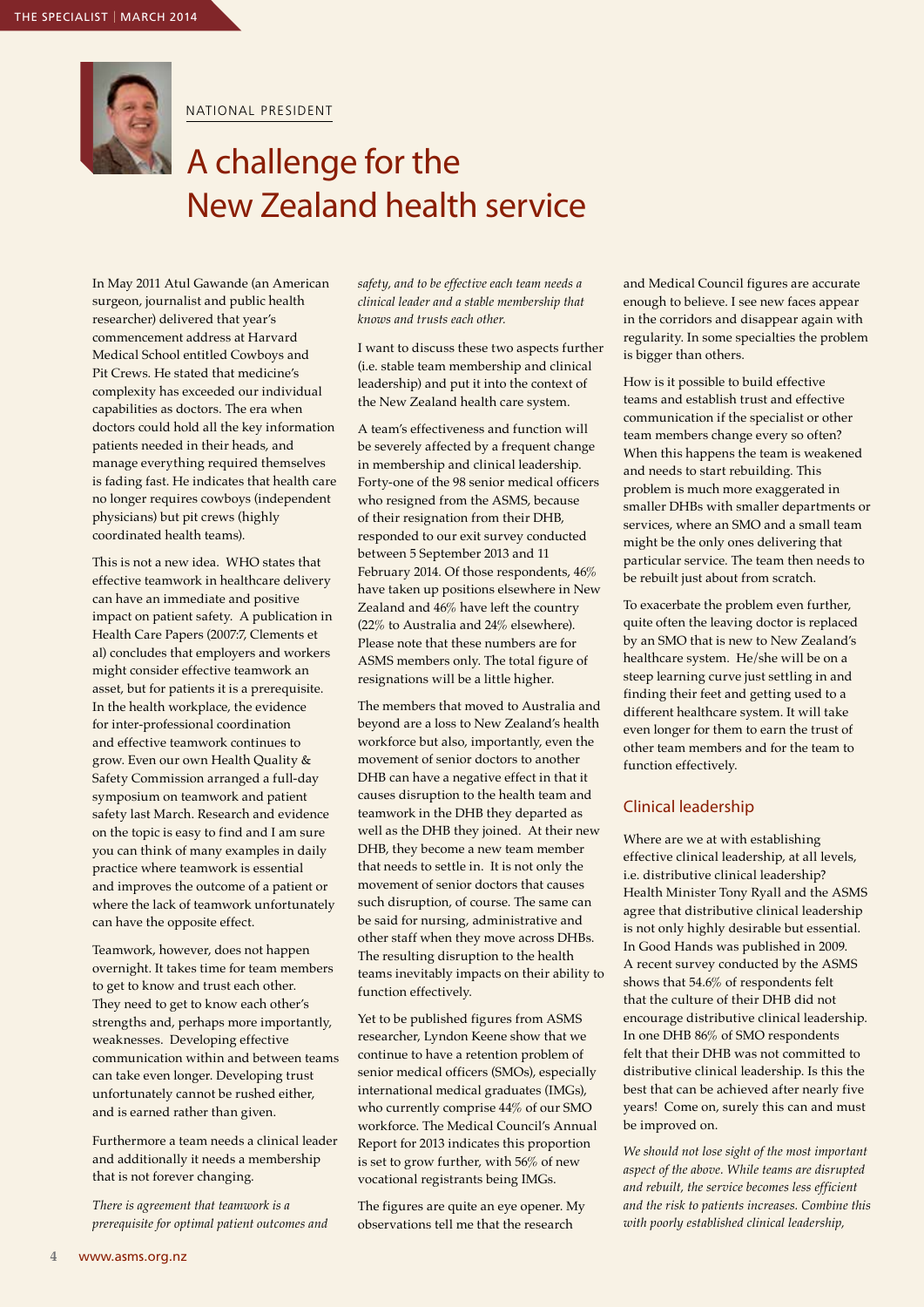*and efficiency and patient safety deteriorate even further.*

#### Who is taking responsibility to address this?

In 1893, prior to the World's Fair in Chicago, the American Press Association asked some of America's best thinkers of the time to predict what the world might be like in 100 years. The predictions and essays are captured in the book by David Walker; *Today Then: America's Best Minds Look 100 Years into the Future on the Occasion of the 1893 World's Columbian Exposition.* Some predictions got pretty close to being accurate and some were way off the mark. Mary E. Lease, a political activist, predicted that three hours would constitute a long day's work by the end of the next century. Mmmm. John Ingalls, a lawyer, predicted: "Long before 1993, the journey from New York to San Francisco, and from New York to London, will be made between the sunrise and sunset of a summer day. The railway and the steamship will be as obsolete as the stagecoach."

One of the predictions caught my attention. Terence V. Powderly, a union leader, suggested: "Labour organisations will have disappeared, for there will be no longer a need for their existence". No unions? I remember thinking, boy did he get it wrong. I forgot about it until recently when I read an article in *North & South* titled "Can The Unions Save Us?" by Duncan Greive. He describes himself as a freelance journalist and critic. He certainly gets quite critical at times of unions, and unionists, which he divides into the 'traditionalist' and 'the modern union'. He is particularly critical of the 'traditionalists'. What raised an eyebrow was a discussion he had with Helen Kelly, President of the New Zealand Council of Trade Unions. During this exchange DHBs are held up as an example of employers which have a positive, productive relationship with their employees.

This got me thinking. What is the SMO workforce's relationship with DHBs really like? Who plans and 'looks after' the SMO workforce? What are the expectations of DHBs as employers rather than providers of health services? Who has the long-term vision of the SMO workforce?

During our last DHB MECA negotiations we were told Health Workforce New Zealand (HWNZ) believes there is no

problem within the SMO workforce. In fact, HWNZ has gone a step further and recently advised Parliament's Health Select Committee that: "New Zealand is training enough doctors, and senior doctors constitute the most stable workforce in the country" *(briefing on Health Workforce New Zealand's work programme).* They don't mention any 'compared to what?' detail or give actual figures.

HWNZ therefore is not going to make any effort to consider the specialist workforce as an area that needs attention currently or in the near future. The DHBs (as expressed by their negotiation team during the last round of MECA negotiations) made it clear that they fully support HWNZ's point of view.

This raises the question then as to who (other than the ASMS) has any interest in the senior doctor workforce as far as workforce planning is concerned.

#### How do I see the relationship between the ASMS and DHBs?

We are not dealing with a single entity, of course. There are 20 DHBs with their own chief executives and HR departments, and our relationship with some is better than with others. As a collective, however, I think we should look at actions rather than words to judge how DHBs view us.

The jointly developed (ASMS-DHBs) *Business Case* of November 2010, which provides a blueprint for the future direction of a clinically and financially sustainable health system, has become one of many documents collecting dust on DHB shelves. The manner in which the DHBs turned their backs on *The Business Case* during MECA negotiations in 2011 is still fresh in my memory.

The behaviour and opinion expressed during the most recent MECA negotiation ("We are not here to discuss your concerns about the workforce. If you want that addressed please talk to HWNZ") showed their attitude towards us and our real concerns. There was no interest displayed in our research and figures or concerns, and by now we know the opinion of HWNZ.

What the DHBs seem to ignore or easily forget is the fact that the ASMS is more than just a traditional (or modern) union. As an association the ASMS has two main roles in supporting better healthcare:

- 1. Professional and Policy In this role the ASMS:
- promotes the right of equal access for all New Zealanders to high quality health services; and
- articulates our members' professional concerns and interests to the Government and its various agencies, employers and the public at large;
- 2. As a union of health professionals (industrial) we will advise, represent and advocate members in respect of their employment agreements and workplace rights.

It is our professional and policy role that both the Ministry of Health and DHBs like to paint with the "they want more money" brush. Recent events in Greymouth's Grey Hospital clearly show that the unions do have a professional and policy role to play. In a show of unity all unions recently joined in a meeting at the hospital to voice their growing concerns over the \$60 million new hospital project. This was not to "line their pockets" but to stand up for what they believe is right for the population of the Greymouth area.

#### In conclusion

The are several obstacles in the way of establishing and maintaining effective health care teams that can pride themselves on being "patient pit crews". The ASMS is concerned that there is no one taking responsibility for removing or minimising the obstacles or promoting and fostering teamwork.

DHBs and HWNZ have a choice. They can choose to continue to ignore our concerns and sit in the warm water as it slowly heats up or choose to truly engage with the ASMS and other health unions to work together towards building a better health service for all New Zealanders.

Effective team work is such an important aspect of patient safety that I would wlike to challenge the Health Quality & Safety Commission to become part of this conversation.

Our patients will thank us.

#### **Hein Stander**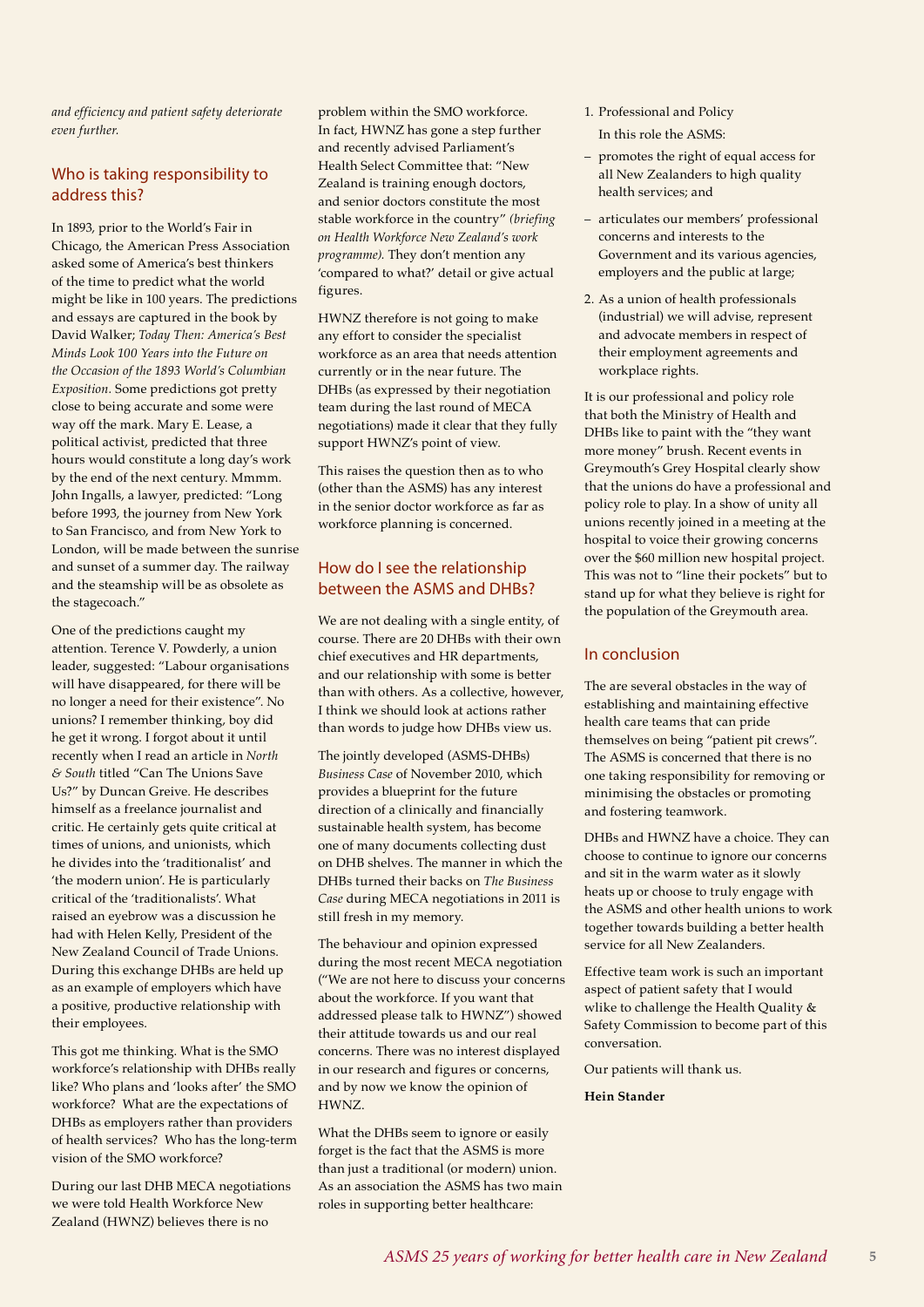

EXECUTIVE DIRECTOR

## Tale of two health ministers

Health Minister Tony Ryall's decision to retire from politics surprised many, including me. By the end of this parliamentary year he will share with his rival Annette King the record for being the longest serving health minister for several years – two parliamentary terms.

How should we assess his performance in this role, given he was so hungry for it (a positive) when in opposition? Let's deal with one (trivial) issue first, given that everyone else talks about it: his clothes sense. My partner would confirm I'm the last person to comment on this subject, given I have no such sense, but I reckon he did well. He apparently takes advice/instruction from his wife when it comes to his clothes. She's an interior decorator, and her exterior work is pretty good too in my humble inexpert opinion.

But talking about colour-coded clothing is as interesting as talking about car parking, although less frustrating. Let's get into the serious stuff. Tony Ryall's performance as Health Minister has been mixed. He got off to a very good start but after a couple of years, his performance became increasingly disappointing. You could say that it's been a game of two halves.

#### The good

Tony Ryall restored the right of doctors to elect some of their peers onto their registration body, the Medical Council. This right should never have been taken away by the previous government and it risked undermining the profession's confidence in the Council. Significantly, Mr Ryall also extended this right to nurses for their registration authority.

He recognised the vulnerability of the public hospital specialist workforce, describing it as a crisis and his number one priority to fix. Not only did he assert this when in opposition but also continued to affirm it in his first two years of office. For a while it seemed specialists and the Minister were on the same page over the brittle state of the workforce.

The Minister initiated a very good policy statement on clinical leadership in district health boards (DHBs), called In Good Hands, which was written by a working group led by former ASMS President Jeff Brown. The statement focused on DHBs empowering senior doctors and other health professionals in their workplace and within their wider organisations. It went well beyond formal positions of clinical leadership to the need for leadership and engagement with the wider professional workforce.

Tony Ryall strengthened the Ministry of Health's ability to support and better coordinate fragmented DHBs by creating a National Health Board (located within the Ministry). While the DHBs, established in legislation by then Health Minister Annette King, were a considerable advance on the commercial state-owned companies that ran our public hospitals in the 1990s whose legacy, among other things, was high fragmentation, there was still a

need for some level of operational leadership. Mr Ryall's central government restructuring was a positive step forward and, after some uncertainty, he disregarded some of the ideological marketorientated advice in the report that his restructuring originated from.

Further, he established the Health Quality & Safety Commission and appointed the respected Professor Alan Merry to chair it. While there was an earlier version of the Commission in force before Tony Ryall became Minister, this initiative took it to a new level and enhanced its authority and status.

#### The bad

Since 2011, however, things have taken a turn for the worse. The Minister abandoned his commitment to address the vulnerability of the hospital specialist workforce by knowingly using dodgy misleading data. This u-turn led to him turning a blind eye to public hospitals struggling to function under entrenched specialist shortages. He sanctioned what he previously condemned.

In effect, Mr Ryall's switch of position destroyed the ability to implement the Business Case on the vulnerable state of the specialist workforce that had been jointly developed and agreed between the ASMS and DHBs. This was a tragic loss of opportunity that could have been a game changer in the public health service.

The Minister has increasingly financially squeezed public hospitals while demanding more of them. His defence is to compare our health system with countries such as Ireland, Greece and Spain, but the impact of the world recession was far greater on these countries than New Zealand. His government inherited an economy in a much better state, particularly in terms of unemployment and debt levels.

#### *The Minister has increasingly financially squeezed public hospitals while expecting them to do more.*

In addition to pressures generated by the impact of demographic changes such as New Zealand's aging population, and poverty, Mr Ryall's government has increased the demands on public hospitals without looking at the other side of the equation – workforce capacity. DHBs have been told to do more with less.

The demonisation of the so-called back office staff has been particularly concerning. So much of what happens 'back office' involve critical support systems for clinical work. Public hospitals are among the most highly integrated complex organisations in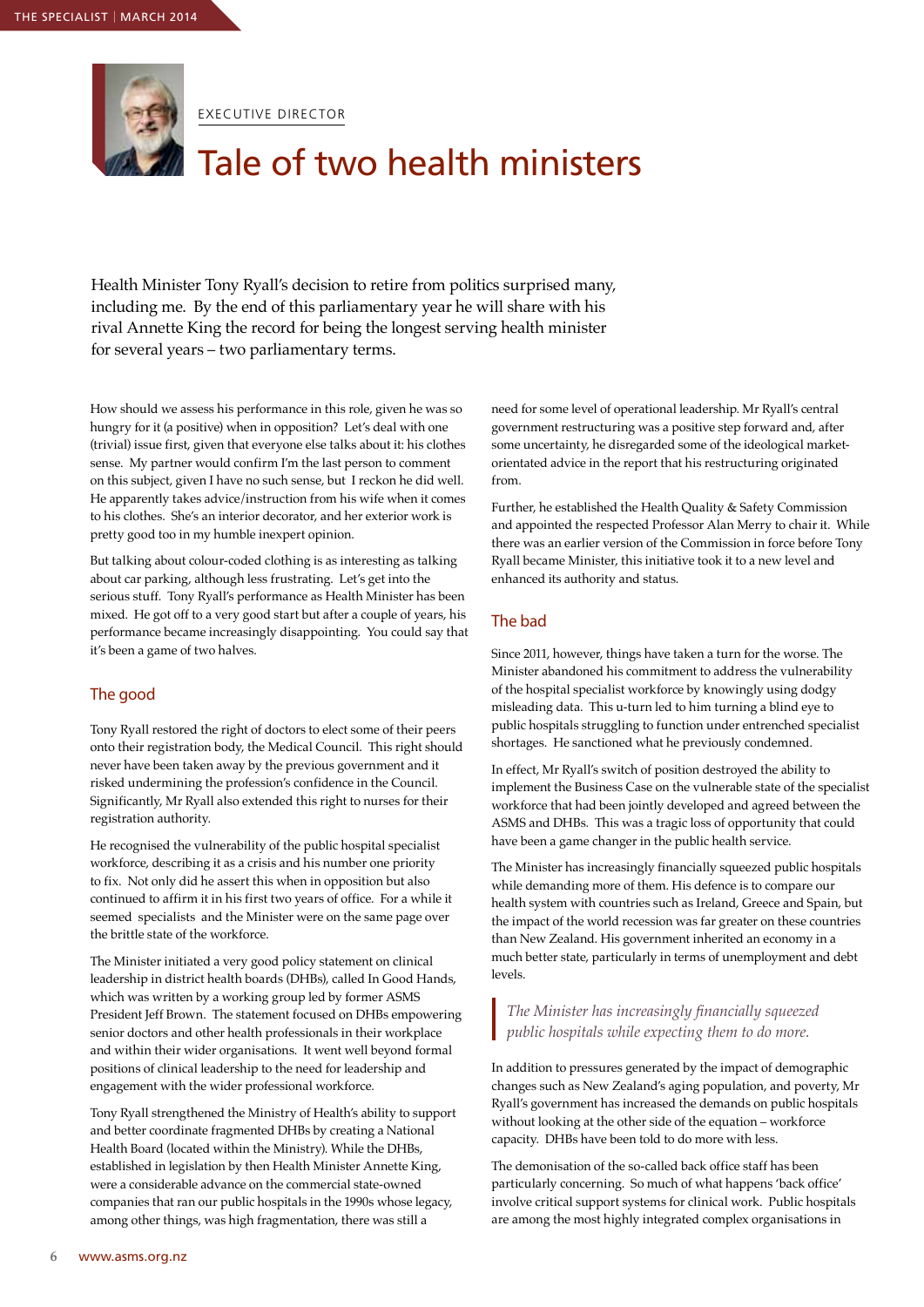society; 'back office' and 'frontline' are inter-linked and interdependent. To denigrate one part insults both it and the other part. It is straight populism.

We have also experienced excessive political micro-management, including threatened financial penalties in order to achieve his elective targets. This is creating a punitive culture in public hospitals which inhibits innovation and creates additional stress for an already overworked workforce. Some describe it as a culture of fear.

The shared objective between Tony Ryall and ASMS of improved clinical leadership in DHBs has suffered a big set-back with the failure to deliver on the promise of *In Good Hands*. His failure to invest in the hospital specialist workforce in order to improve quality of patient care, patient safety and cost effectiveness has meant that specialists simply lack sufficient time to do much outside of their increasing clinical workloads.

*Things have gone backward because of the failure to invest in an occupational group of natural problem solvers.* 

If anything, the situation has gone backward since 2011 (and perhaps since 2009) because of the failure to invest in an occupational group of natural problem solvers. This has been a waste of potential. It has been made more difficult by the combined impact of intense financial pressures and growing punitive culture which has exposed serious deficiencies in the performance of DHB senior managers. This has become unconducive for enhancing senior doctor engagement.

#### The perplexing

Meanwhile, Mr Ryall has become entangled in a protracted commercial dispute in the deep south. He needs to explain why he asked for the advice of a confidant and head of a private health company (South Link Health) over who should chair the Southern DHB when that company and the DHB were in a huge financial dispute over how \$5-6 million given to the private company was spent (about \$15 million now with compounded interest). This is especially so given the advice that fraud may be involved (not involving the Minister, of course).

Mr Ryall rightly would not want his six year ministerial term defined by this left field controversy, but it risks becoming so. If he does ensure this, then good. But even without this controversy, his six years may be best described as a tale of two health ministers, with his clothing being the closest to a contemporary version of a Dickensian image.

**Ian Powell**

### **ASMS appoints Communications Director**



Cushla Managh has been appointed to the position of Communications Director with ASMS.

She has more than 20 years' experience as a journalist, including working as a senior reporter, producer and presenter at Radio New Zealand, a stint in the parliamentary press gallery for the Dominion and the Auckland Star, and periods covering industrial relations and health for the Dominion and the Dominion Post.

She has previously been the Communications Manager for the Mental Health Commission and DHBNZ (concluding that employment just before the acrimonious blow-up in our DHB MECA negotiations in 2011).

Since 2011 she has worked as a communications contractor for both the Health Quality & Safety Commission and the National Health IT Board. She has a Master of Arts in Creative Writing (Victoria University) and a Bachelor of Applied Science in Psychology (Open Polytechnic).

Cushla Managh started work with the Association on 3 March and, as part of her orientation, she will be attending a number of JCCs to meet members and branch officers.

 **Cushla Managh** l cm@asms.org.nz l 021 800 507

**7**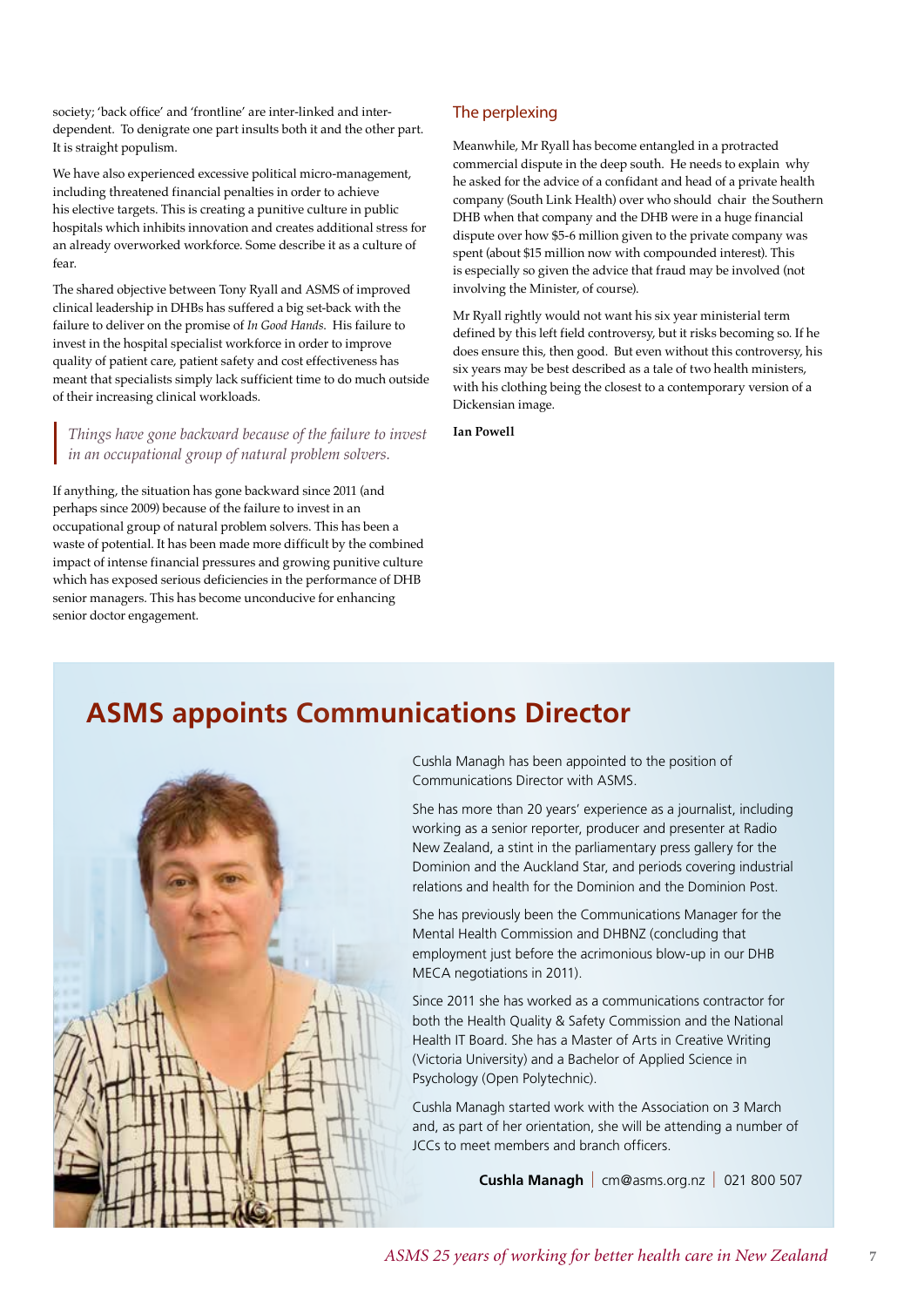

SENIOR INDUSTRIAL OFFICER

### Recovery time – how long do *you* need?

After a tough night on-call? After a busy weekend?

Is night and weekend work getting harder or are ASMS members just getting older? Is it that clinical work is becoming more intense and demanding? Perhaps it's because patients are sicker and rarely admitted unless they are quite unwell. Whatever the cause, the effect of increasing after-hours' and weekend work on senior doctors and dentists is well known and requires longer recovery time before you are fully refreshed and ready to face the demands and challenges of your next period of duty.

Adding to the problem is the sad reality that many services have few experienced, or perhaps even no registrars or other resident doctors. Those who may be on-duty might not have the level of knowledge, skill or experience to confidently manage the presenting patient(s) from their admission until a specialist is available to see them 24, 36 or even 48 hours later.

So what to do? Call the specialist ... at all hours of the day and night, throughout the wee small hours and increasingly on weekends and on public holidays. More services are now based on a specialist-led model of care with fewer decisions being made without the direct input of a specialist present at the patient's side.

The pressure of such practice and models of care on an ageing workforce results in a need for longer recovery times following a tough night of call. It also highlights the importance of regularly having two consecutive days off as a 'weekend' and sufficient staff on the roster to allow two and perhaps three consecutive days off after a week of evening or nights shifts.

#### MECA endeavours

With these issues in mind, ASMS submitted a draft Recovery Time claim to the District Health Boards in the course of the last MECA negotiations.

#### **Draft recovery time clause**

*Each service that operates a shift system or an acute after-hours on-call roster shall develop and adopt an agreed set of measures that will allow shift employees or those on the on-call roster to have agreed breaks or periods of rest between shifts or before commencing their next day's duty following a period of on-call.*

We naively thought this simple clause would find favour with DHBs; how wrong we were. The DHBs rejected the claim.

This clause, without further negotiation and agreement would have cost DHBs nothing. It was, after all, simply an agreement to enter into further discussions about an important health and safety issue that affects staff and patients alike. We were disappointed the clause was not supported by DHBs, for two reasons:

• The clause **implicitly** recognised the potentially harmful health and safety effect of sleep deprivation while acknowledging the DHBs' **explicit** statutory obligation to be good employers, which includes looking out for their employees' welfare;

• Agreements arising from such a clause would have ensured senior medical and dental officers were less likely to be at work during periods of sleep deprivation, thereby reducing the risk of patients being exposed to poor decisions at critical moments in their care by cognitively impaired clinicians.

#### Care models are changing

Models of care within DHBs are changing; not so long ago it was rare to find senior doctors working shifts or overnight. That is now not uncommon and most intensive care units and emergency departments have models of care based on swing shifts of days and evenings, or three shifts rotating through a full 24-hour day.

Other services, such as the Waitakere paediatric service, roster SMOs to on-site evening shifts, (4pm to midnight) with the rest of the night on call; for several years now the obstetric service at Counties-Manukau has rostered and required SMOs to provide on-site cover overnight.

In other services with high levels of acute presentations, including many surgical specialties, anaesthesia, obstetrics, paediatrics and psychiatry, ASMS members are increasingly called upon to spend many more hours in the hospital "after hours" than in the past.

And for many years now, physicians' weekend ward rounds in general medicine have found them on-site for six to eight hours each weekend day, effectively halving the rest and recovery time for those SMOs on those weekends.

In some centres, radiology, surgery and anaesthesia schedule weekend theatre and clinic sessions, to which ASMS members have been rostered, whether as a part of their call or as a regular session.

These new models of care may serve the public well but they come at a cost to the doctors who provide the care: they are called back more frequently, have their sleep interrupted more often and their weekends are cut short.

#### Where to next with recovery time

Although DHBs did not support our *Recovery Time* claim for the MECA, ASMS will now take up the related issues of *recovery time* and the impact of *sleep deprivation* on our members. We have embarked on a project to research the issues, investigate the extent of the problem and work with particular groups of members and their employers where the problems seem most acute.

As part of this project we invite members who are concerned and affected by these issues to contact us with their concerns and stories. That information will assist us to develop strategies and advice for you and your colleagues to obtain the rest and recovery time you need to practice safely. Please send your comments and concerns to your local industrial officer or directly to the national office at **asms@asms.org.nz.**

#### **Henry Stubbs**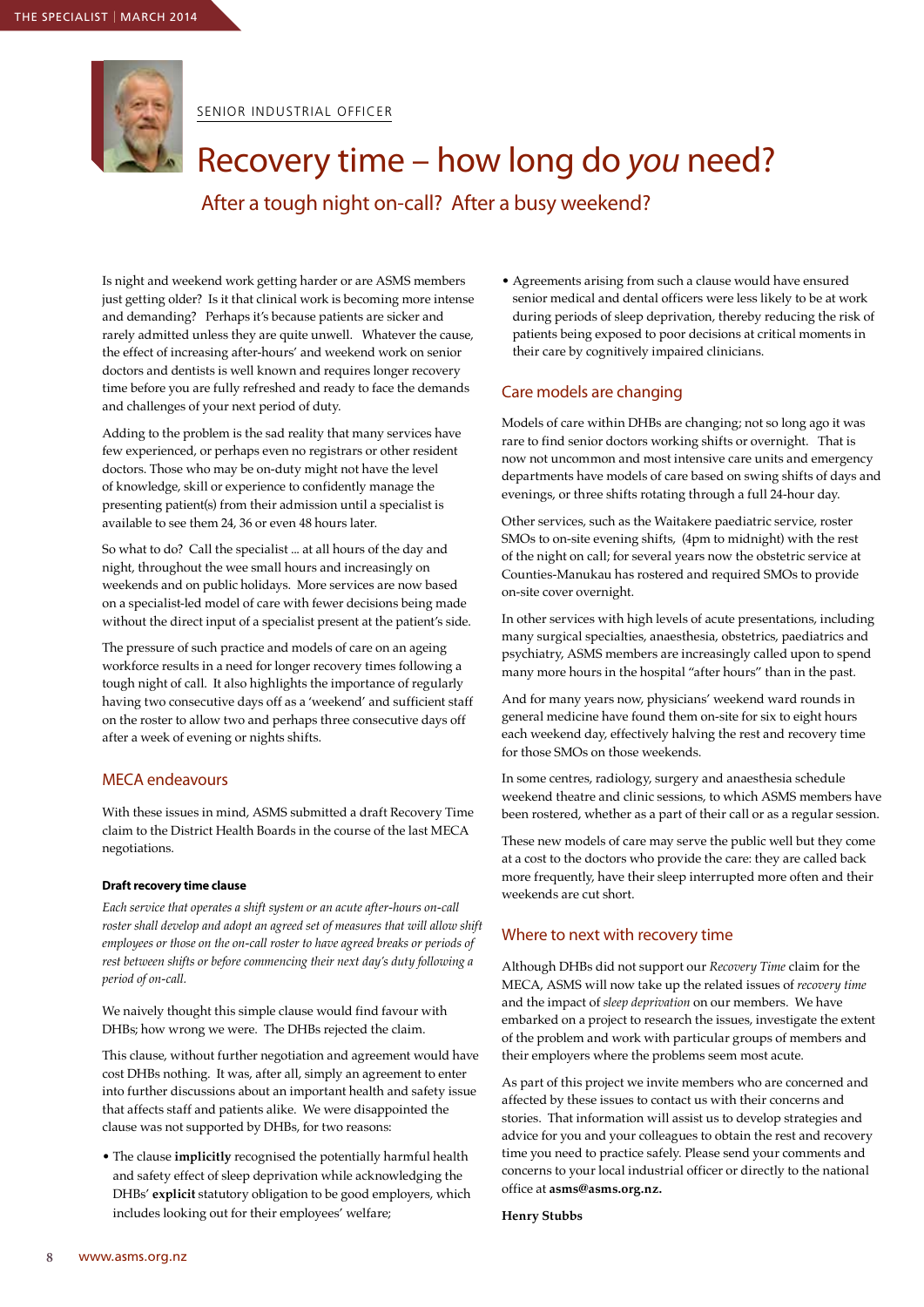

### I Indemnity cover for clinical trials



Clinical research drives progressive improvement in patient care, and is an interesting and rewarding professional endeavour for doctors. However, patients participating in clinical research, wittingly or not, can be in a very vulnerable position. In recognition of this, researchers must strictly adhere to a number of ethical and legal requirements. These include the principles of international agreements such as the Nuremberg Code, developed following the Second World War atrocities, and the World Medical Association's Declaration of Helsinki (now in its seventh revision).

Closer to home, the office of the Health & Disability Commissioner and the Code of Health and Disability Consumers Rights was established in the aftermath of the Cartwright enquiry<sup>1</sup> into treatment of cervical cancer and research carried out at National Women's Hospital.

In addition to medical researchers' duty to abide by the Code, there are other mechanisms to ensure participants are protected against harm, or properly compensated if harm is suffered as a consequence of involvement in research. When the research is a clinical trial of a new medication with commercial interests there are particular matters to consider.

#### Health Research Council

The Health Research Council (HRC) of New Zealand was established under the Health Research Council Act 1990 and is responsible to the Minister of Health. The HRC's Ethics Committee provides advice on health research ethical issues and the ethical review process.

The Committee accredits Health and Disability Ethics Committees (HDEC) and Institutional Ethics Committees. Clinical trials that involve use of a new medicine require approval under Section 30 of the Medicines Act 1981. Research applications involving clinical trials of new agents are assessed by the HRC's Standing Committee on Therapeutic Trials (SCOTT) which makes recommendations to the Director-General of Health on whether or not trials should

be approved. The role of the HDEC is to ensure that a research proposal meets or exceeds established ethical standards as set by the National Ethics Advisory Committee (NEAC)<sup>2</sup> which have the principle aim of protecting participants. The HDEC does not provide legal advice or peer review the scientific validity of a proposed trial.

The NEAC issues guidance on interventional and non-interventional studies and provides advice in the general areas of adequacy of informed consent, respect for persons, justice, beneficence and non-maleficence, integrity, diversity and management of conflict of interests.

#### Relevance to ACC treatment injury system

A further task of HDEC is to determine whether the key beneficiary of a clinical trial is the manufacturer or distributor of a medicine. This is important as the usual mechanism of compensation for harm suffered while receiving care via the ACC Treatment Injury system may not apply.

Section 32 of the Accident Compensation Act 2001 defines "treatment injury". In relation to clinical trials, treatment injury will only be covered if:

- *(i) an Ethics Committee (approved by the Health Research Council of New Zealand or the Director General of Health) approves the trial; and*
- *(ii) the trial is not to be conducted principally for the benefit of the manufacturer or distributor of the medicine or item being trialled; or*
- *(iii) if the participant has not agreed in writing to participate in the trial.*

If a clinical trial falls outside of the ACC treatment injury scheme, e.g. if the main beneficiary is a drug company, the HDEC has a responsibility to check that compensation would be available to at least ACC-equivalent standard, though HDEC is not expected to explore the detail of the arrangements and will rely on the actual researching agency to do this.

Industry sponsored clinical trials adhering

to the Research Medicines Industry Guidelines on Clinical Trials Compensation for Injury Resulting from Participation in an Industry-Sponsored Clinical Trial<sup>3</sup> should lead the participant to be compensated by the sponsoring company. However, difficulties may arise as the broad ACC cover under a 'no fault' system may not be matched by cover from an insurance company where proof of causation may be required for compensation to be awarded. Additionally, drug companies sponsoring studies may exclude indemnity to the doctor for negligence or if the study protocol has not been adhered to, or treatment for an adverse event has not been adequately managed.

It is therefore possible that a participant injured in a clinical trial may not be covered by the ACC treatment injury scheme; be unsuccessful in taking action against the commercial sponsor or institution due to limits on the insurance cover, and so take action against the doctor when seeking compensation. This presents a risk that a doctor involved in a clinical trial could be sued for considerable compensatory damages.

Should a situation arise where a participant in a clinical trial seeks compensation for harm caused as a result of the trial, MPS would assist the doctor. A member of MPS involved in a clinical trial approved by an appropriate ethics committee has indemnity for acts or omissions regarding their professional work carried out as part of the trial. It is important, however, to check the insurance cover that the sponsoring company or institution has in place as MPS cover is for the individual doctor and does not extend to the company.

**9** 

**<sup>1</sup>** Cartwright SR. The report of the committee of inquiry into allegations concerning the treatment of cervical cancer at National Women's Hospital and into other related matters. Auckland: Government Printing Office: 1988

**<sup>2</sup>** http://neac.health.govt.nz/publications-andresources/neac-publications/streamlined-ethicalguidelines-health-and-disability

**<sup>3</sup>** http://www.medicinesnz.co.nz/assets/Uploads/ compensation-guidelines-0808-final.pdf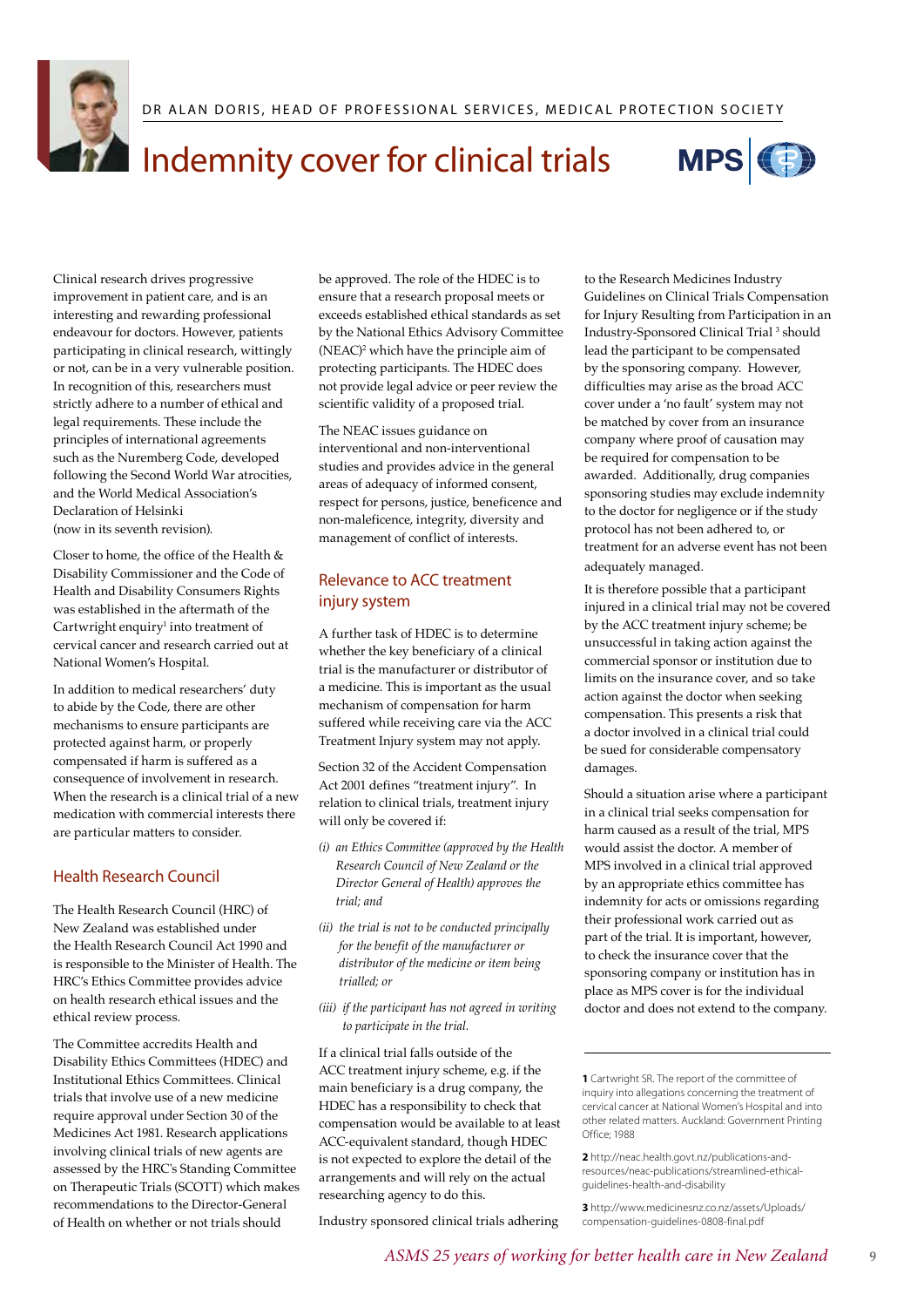

ASMS RESEARCHER

### Greymouth Hospital: a test case for the Government's commitment to clinical engagement

There is a wealth of international evidence that significant improvements to health services can be achieved when clinicians (most notably doctors) play an integral part in the shaping of those services. This is why the Government has given strong emphasis in its policy intent to develop clinical leadership and clinical engagement. As the Minister of Health stated in answer to a parliamentary question in November 2012, "clinical leadership and engagement are fundamental to improving patient outcomes".

The strength of commitment to that policy, however, is currently being tested on the West Coast of the South Island. Like other district health boards, the West Coast DHB faces some stiff challenges associated with growing service demand. In addition, the DHB is in urgent need of a new hospital in Greymouth, both as a result of general dilapidation of the current hospital buildings and identified earthquake risks. The decisions on what type of services are provided on the West Coast must take account of, among other things, the region's isolation and the risks for patients if they are forced to be transferred to another region owing to a lack of locally provided services.

An examination by senior clinicians of obstetric and gynaecological service needs, for example, found that between nine and eleven West Coast women or babies would suffer avoidable death or serious injury every two years if delays of more than two hours occurred in providing the necessary care. Clinicians have also estimated that more than 16 adult general patients could expect a similar fate over a similar period.

*Between nine and eleven West Coast women or babies would suffer avoidable death or serious injury every two years if delays of more than two hours occurred in providing the necessary care.*

To take on the substantial challenge of developing a safe and sustainable model of care, a process of clinical engagement was established between West Coast and Canterbury clinicians, and senior management of the two DHBs. Over the course of nearly four years, to the credit of all those concerned, a new model of care was developed and agreed. Its key features include:

- 24/7 Emergency Department services.
- Primary and secondary birthing.
- 24/7 acute low and moderate risk obstetric service.
- 24/7 acute low and moderate complexity general surgery service.
- 24/7 low and moderate complexity anaesthetic service with two theatres and one additional procedure room planned for endoscopies, but able to function as a third theatre.
- 24/7 acute low and moderate complexity paediatric, medical and mental health service.
- Monday-to-Friday working hours operative acute orthopaedic service with out-of-hours non-operative acute orthopaedic service (out-of-hours operative acute orthopaedic service provided by CDHB).
- A critical care unit with Level 1 ICU.
- Low and moderate complexity elective general surgery, orthopaedic surgery and gynaecological surgery.
- On-site radiology, pathology and pharmacy services to support the service delivery above.

In December 2012, in what appeared to be an acknowledgement of the progress that the clinical engagement process had achieved, the Minister announced plans to fast-track the rebuild of Grey Base Hospital. The plans involved the setting up of a "Hospital Redevelopment Partnership Group" including representation from the West Coast DHB, the Ministry of Health and Treasury.

Any sense that the agreed model of care for the hospital was close to realisation was soon undermined, however, following a chance meeting of two doctors, previously unknown to each other, at a conference in Australia in October 2013. One was Paul Holt, ASMS branch president for the West Coast; the other was a Warkworth GP, Tim Malloy. During an informal conversation in which Dr Holt enthusiastically described the model of care, Dr Malloy's response (to Dr Holt's amazement) was to indicate that in fact the model would not be implemented because the cost was too great. Dr Malloy also indicated the clinical assessment of obstetric risk to women and babies had been reviewed and that the risk was considered to concern just one woman a year. He revealed that he knew all this because he happened to be one of the Minister's appointees on the "partnership group".

Owing to the nature of this exchange, the accuracy of the information was not able to be confirmed very easily but the ASMS saw it as an alert to closely monitor progress on the hospital rebuild.

On 9 January 2014, the *Greymouth Star* received (five months after the request was made) a copy of the business case for the new model of care that had been produced by the "partnership group" in May 2013, and which had been sent to the National Health Board. Many sections of the document had been withheld under provisions of the Official Information Act but it is clear that it supported the model agreed through the clinical engagement process. On its release however, the NHB's Acting Director, Michael Hundleby, noted that the eventual model of care would vary from that in the business case document. At this point the ASMS decided we must take urgent action.

Paul Holt wrote an opinion piece "Saving our hospital" in the *Greymouth Star* and the ASMS wrote to the chief executive of the Canterbury and West Coast DHBs, David Meates, raising our grave concerns about the apparent behind-the-scenes decision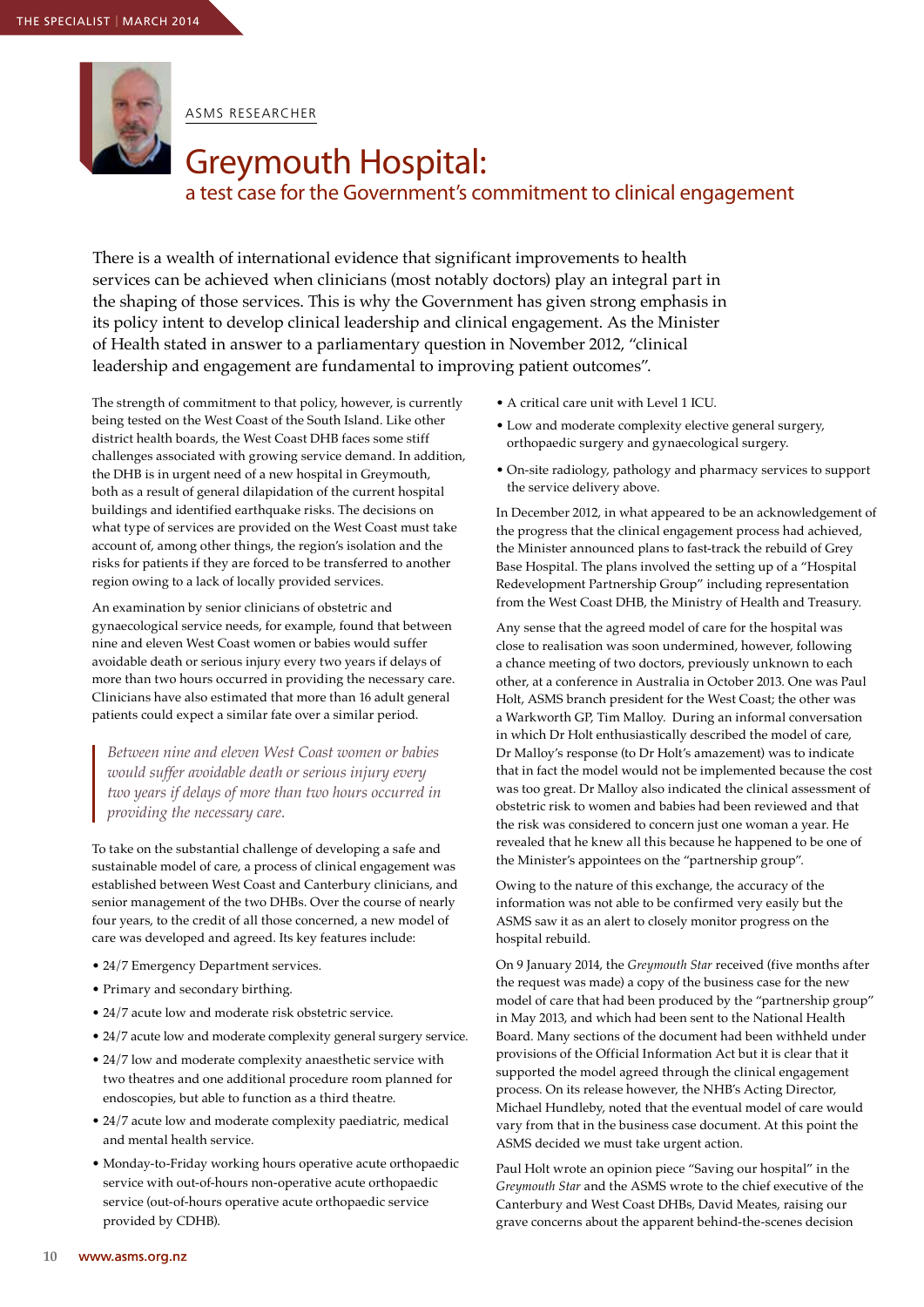to reject the agreed model. These concerns were about the risk of losing what is seen to be the only safe and sustainable option and also that it seemed the principles of clinical engagement and leadership had been over-ruled. We are still awaiting a reply.

The ASMS also got in touch with the other unions and organised a cross-union meeting for the evening of 21 January. The Minister was apparently unhappy and Mr Hundleby asked that we cancel the meeting. However, Mr Hundleby was unable to give us an assurance that the agreed model of care would be maintained and the meeting went ahead as planned.

The decision of the meeting was to send an open letter to the people of the West Coast. This was published on the front page of the *Greymouth Star* the next day, calling on the Minister and NHB to give an assurance that the agreed model would be retained. It specifically questioned the plans for obstetrics.

The Minister of Health and the NHB responded with a strong statement assuring that services would indeed be maintained. So far, however, these assurances have been lacking in specifics.

Subsequently, on 4 February, the Executive Director wrote to Michael Hundleby seeking an express confirmation of the specific details of the agreed model of care. At the time of publication we had yet to receive a reply.

It remains to be seen if we have won the battle for the agreed model of care, although Paul Holt reports that recent developments at West Coast have been encouraging. It is clear that if not for some surprising comments from Dr Malloy during a chance conversation, and revelations made in response to an Official Information Act request by the Greymouth Star, we would not have known that the agreed model of care was under threat.

*There is a serious risk that senior clinicians, seeing this secret attempt to override an agreement achieved through clinical engagement, will lose confidence in the whole idea of clinical engagement.*

This issue, while particularly of concern for the West Coast DHB, has much wider implications. There is a serious risk that senior clinicians, seeing this secret attempt to override an agreement achieved through clinical engagement, will lose confidence in the whole idea of clinical engagement. Given that clinical engagement, in the Minister's words, is "fundamental to improving patient outcomes", it is vital that the right decision is made in this particular case, and that the commitment to clinical engagement at central government level is seen to be real.

**Lyndon Keene**

## **25 years of ASMS to remember and celebrate**

**ASMS**<br>*YEARS OF*<br>*ENGAGEMENT* **There will be 25 candles on the birthday cake for ASMS this year and we think that warrants a celebration.**

We are organising a special one-day national meeting for ASMS delegates in Wellington in August, with a top line-up of national and international speakers to stimulate our thinking about health care in New Zealand, and the challenges and opportunities for the specialist health workforce.



**Professor Martin McKee** from the London School of Hygiene & Tropical Medicine will be the keynote speaker at the national

meeting, and he will talk about universal health systems and economic wellbeing in economically developed countries. Professor McKee has published extensively in the main international medical journals on this and other topics.

There will also be opportunities over the course of the day to take part in discussions and debate, and hear from a wide range of speakers as we reflect on our beginnings and also look ahead.

The meeting will be held at Te Papa, Wellington, on Tuesday 26 August 2014, and it will be followed by a national branch officers' workshop on the next day (27 August). ASMS will host an informal cocktail function on the evening of the national celebration meeting. More details about the venue and programme will be available soon.

**If you would like to attend as an ASMS delegate, please email an expression of interest for the 26 August celebration to Kathy Eaden at ke@asms.org.nz.** Selection will be on the same basis as Annual Conference delegates, with the final decision resting with branch officers.

*We look forward to seeing you there!*



Register your interest today at ke@asms.org.nz

**25TH ANNIVERSARY MEETING AND CELEBRATION TE PAPA WELLINGTON TUESDAY 26 AUGUST 2014**

*ENGAGEMENT*

*1989-2014*

*YEARS OF*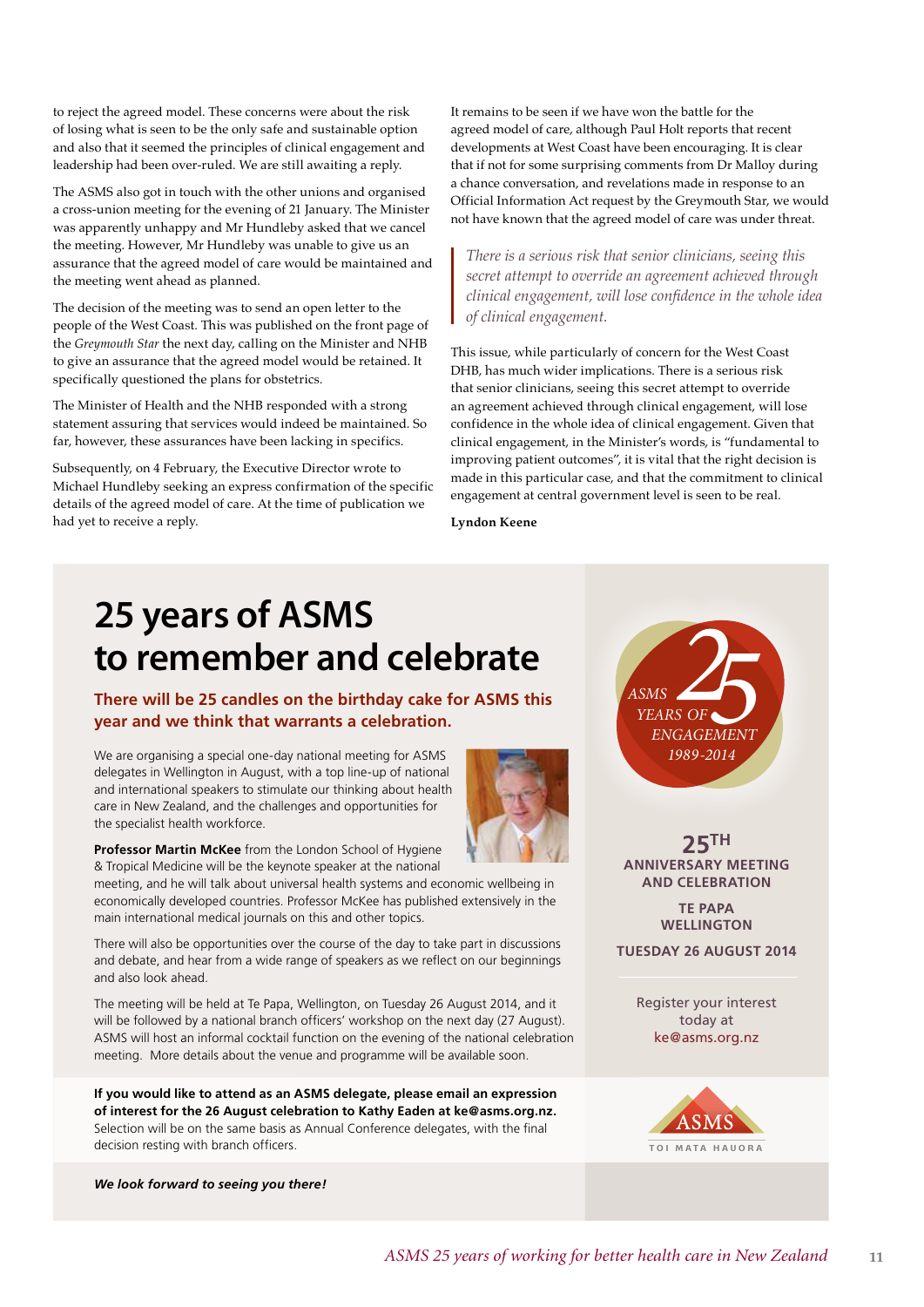

BILL ROSENBERG, ECONOMIST, NEW ZEALAND COUNCIL OF TRADE UNIONS

### Health and the proposed Transpacific Partnership Agreement

In March 2013, over 400 health professionals wrote to the Prime Minister<sup>1</sup> about their concerns for health resulting from the proposed Transpacific Partnership Agreement (TPPA). In December, sixty prominent New Zealand health academics and practitioners wrote to the Minister of Health, concluding<sup>2</sup>: "We have serious concerns that the partnership agreement will cause patients to suffer and will load governments with additional, unreasonable costs for medical technologies (both new and existing)."



Many health sector organisations have raised similar concerns including the Public Health Association, New Zealand Nurses Organisation and the Global Asthma Network in New Zealand, the Public Health Association of Australia, and Médecins Sans Frontières (Doctors Without Borders) internationally. Alongside them are health academics<sup>3</sup>, consumer groups<sup>4</sup>, unions<sup>5</sup>, environment groups<sup>6</sup>, development organisations<sup>7</sup>, innovative businesses<sup>s</sup> and others*,* often raising many issues in addition to its potential effect on health.

The TPPA is a proposed agreement governing commercial relations between New Zealand, the US, Japan, Australia, Brunei, Chile, Canada, Malaysia, Mexico, Peru, Singapore and Vietnam. While sometimes described as a free trade agreement, reportedly only 5 of its 29 chapters are about traditional trade. The remainder cover a broad range of areas including intellectual property rights, investment, the financial sector, services, regulation, government procurement, and constraints on public entities ('state owned enterprises'). Advocates and opponents agree that its rules aim to penetrate deep "behind the border" in constraining governments' options to regulate and act. One goal is to make it easier for corporations to use outsourcing and other international contracting and supply arrangements<sup>9</sup>. Many of the most contentious proposals are in intellectual property and investment, exemplified below. While the text of the agreement is being kept secret, there have been some leaks<sup>10</sup> and more can be deduced from other agreements the US (the dominant negotiating party) has signed and informed media reports. Widespread opposition to the secrecy includes legislators in many participating countries.

Below is an outline of the main concerns regarding health for New Zealand.

#### Dangers for PHARMAC

US pharmaceutical firms have long resisted PHARMAC's role in holding down prices and selecting pharmaceuticals<sup>11</sup>. A US objective will be to weaken this role. While PHARMAC will continue, its effectiveness could be significantly curtailed, increasing the cost of medicines and medical devices. The US proposals will affect pharmaceutical provision and prices in all TPPA countries and have been strongly resisted. Rather than withdrawing its demands, the US has proposed that for developing countries they be phased in. This would result in New Zealand being the most immediately and harshly affected. Much cheaper generic pharmaceuticals could be delayed through lengthening patents, patent term extension (extending a patent by the time taken to get regulatory approvals), patent linkage (delaying the approval process and marketing of generic substitutes until the patent and legal actions on alleged infringements have expired), and data exclusivity (denying generic manufacturers access to test data that would speed up regulatory approval). The US also wants a 12-year period of biologic<sup>12</sup> exclusivity, far more than other countries impose; New Zealand has none.

*While PHARMAC will continue, its effectiveness could be significantly curtailed, increasing the cost of medicines and medical devices.* 

PHARMAC's processes including clinicians' assessments of the efficacy and cost-benefit of new products could be opened to pharmaceutical company lobbying and opportunities to influence and challenge decisions. An Annex on Transparency in Healthcare Technologies could require PHARMAC to disclose its criteria and calculations. Chapters on Regulatory Coherence and Transparency provisions could give industry further leverage and information useful in challenging decisions. Processes could be slowed, the agency and individuals involved in its processes could be exposed to pressure or bullying, and we could see more intense public campaigns to force changes in decisions.

The US is also seeking patents for diagnostic methods and surgical procedures, currently expressly excluded from patentability in other intellectual property agreements such as in the World Trade Organization's (WTO's) Agreement on Traderelated Aspects of Intellectual Property.

#### Public health, including tobacco control

The tobacco industry has used similar agreements to challenge tobacco control measures taken by Australia, Uruguay and Norway. In the case of Australia's plain packaging laws, the tobacco companies have failed in the Australian court system and are now assisting Ukraine and other countries to challenge Australia under WTO intellectual property and labelling rules13 while Philip Morris is suing Australia directly under an investment agreement with Hong Kong (see below).

Illustrating the chilling effect of such actions, the New Zealand Government says it will not implement similar laws here until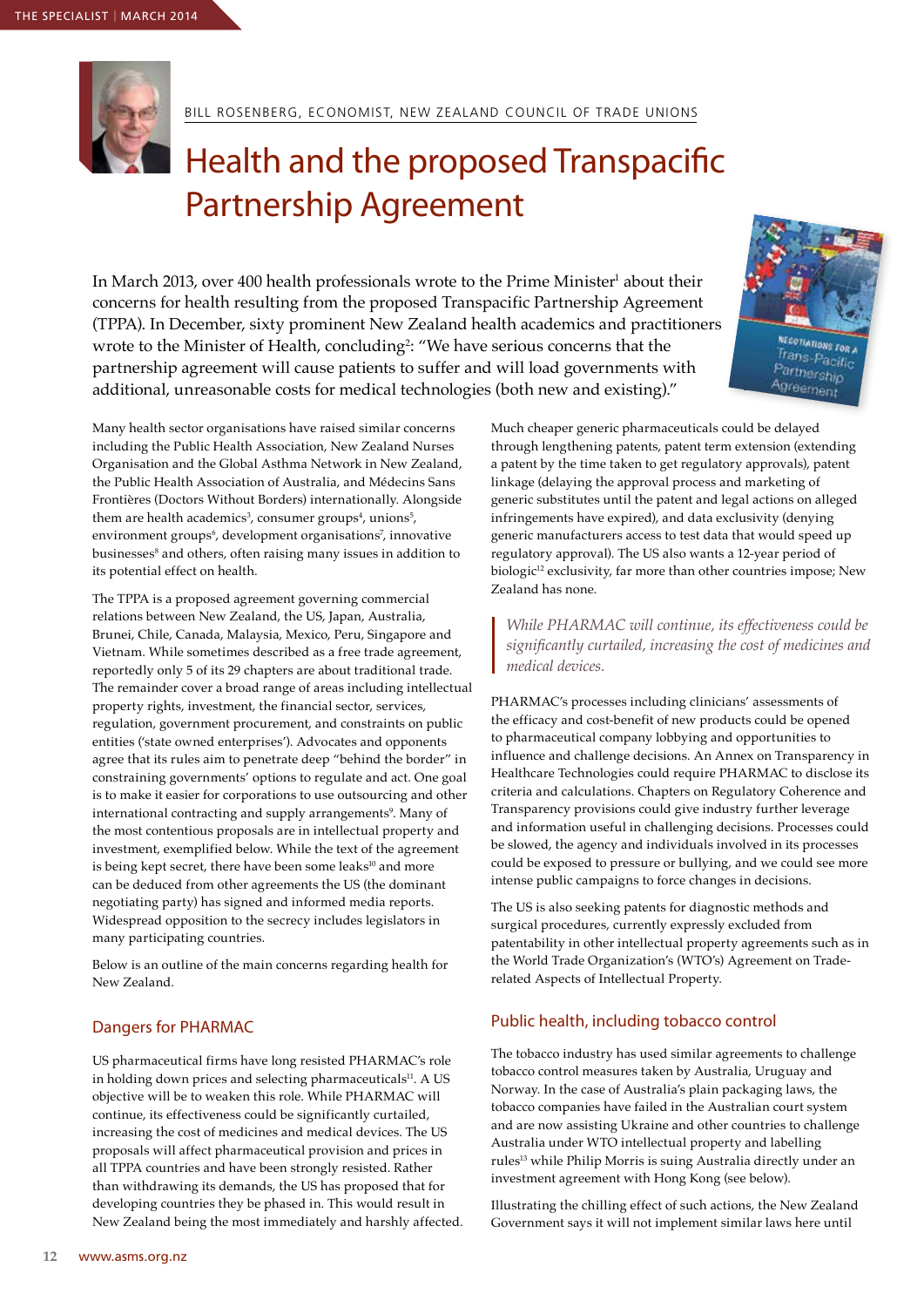the outcome of these cases are known although this is challenged by the Minister responsible, Tariana Turia, who has introduced enabling legislation, saying "our country has a sovereign right and a legal right to protect its citizens"14. Similar issues could arise with labelling requirements for alcohol, high-fat or highsugar foods.

*The tobacco industry has used similar agreements to challenge tobacco control measures taken by Australia, Uruguay and Norway.*

#### Public entities, government procurement

The US considers controls on 'State Owned Enterprises' to be vital in the TPPA, despite resistance from most other countries. Even the term's definition is unclear. It conceivably could extend broadly to include any public agency such as hospitals, blood banks, Health Benefits Ltd, ACC, research and educational institutions and PHARMAC. The US intention is that public entities that compete with other companies should act in a fully commercial fashion with no direct or indirect benefits such as low cost capital or use of public land.

#### Investment

One of the most contentious elements is the dispute process in the investment chapter. Investor-State Dispute Settlement (ISDS) allows investors to directly challenge governments before private offshore tribunals of handpicked lawyers on the basis that their laws, regulations, actions or court decisions have caused the investor significant loss of profits or asset value. Penalties can range from the millions to billions of dollars. The majority of cases to date have been against government actions to protect the environment (including on toxic substances) but have also challenged measures taken for health reasons, during financial crises and after failed privatisations, and South African government actions to redress apartheid era inequalities. A current action against Canada by Eli Lilly under similar provisions in the North American Free Trade Agreement (NAFTA) challenges court decisions that patents for two of its drugs were invalid because they failed to meet Canadian usefulness standards<sup>15</sup>. Tobacco transnational Philip Morris is suing Australia for its plain packaging tobacco control measures under a Hong Kong-Australia investment agreement providing ISDS. Meanwhile the tobacco industry is lobbying for strong protections in the TPPA<sup>16</sup>.

#### Concluding remarks

The secrecy surrounding this agreement makes it impossible to be sure of its consequences. General assurances have little meaning because of the complexity of the proposals.

The parties decided the text of the agreement will not be released until after it has been signed. After signing, New Zealand's international treaty process<sup>17</sup> is that the Executive (essentially Cabinet) has absolute power to ratify the agreement, though it will send it to the Foreign Affairs, Defence and Trade Committee for a 20 sitting day non-binding examination. Only consequent legislation requires Parliament's approval, and large parts of the agreement can be implemented without legislation.

Negotiations are, according to Ministers, close to completion,

currently blocked by disagreement between the US and Japan on access to Japan's agriculture and motor vehicle markets. If completed, the TPPA is designed to have profound effects on New Zealand and its other members which will be very difficult to reverse.

Members of ASMS wishing to receive regular information on the TPPA can contact Bill Rosenberg to be put on the NZCTU's TPPA Watch email list at **billr@nzctu.org.nz**

**1** See http://www.scoop.co.nz/stories/GE1303/S00011/doctors-and-nurses-warnprime-minister-over-trade-talks.htm.

**2** See http://www.scoop.co.nz/stories/PO1312/S00053/health-specialists-urgenot-to-trade-off-public-health-tppa.htm.

**3** E.g. Gleeson, D. H., Tienhaara, K. S., & Faunce, T. A. (2012). Challenges to Australia's national health policy from trade and investment agreements. Medical Journal of Australia, 196(5), 354–356. doi:10.5694/mja11.11635; Gleeson, D., Lopert, R., & Reid, P. (2013). How the Trans Pacific Partnership Agreement could undermine PHARMAC and threaten access to affordable medicines and health equity in New Zealand. Health Policy, 112(3), 227 – 233. doi: 10.1016/j. healthpol.2013.07.021; and Gleeson, D., & Friel, S. (2013). Emerging threats to public health from regional trade agreements. The Lancet, 381(9876), 1507–`509. doi:10.1016/S0140-6736(13)60312-8

**4** For example Consumer New Zealand (http://www.consumer.org.nz/ reports/trans-pacific-partnership), the Royal New Zealand Foundation of the Blind (http://fairdeal.net.nz/2012/07/royal-new-zealand-foundation-of-theblind-copyright-and-accessibility) and Consumers International (http://www. consumersinternational.org/news-and-media/news/2013/11/tpp\_reaction/).

**5** For example New Zealand Nurses Organisation (http://www.nzno.org.nz/get\_ involved/campaigns/tppa), the New Zealand Council of Trade Unions (http:// union.org.nz/tppa).

**6** For example Greenpeace New Zealand (http://www.greenpeace.org/newzealand/en/blog/tppa-not-a-trade-deal/blog/43257/), Sierra Club (http://www. sierraclub.org/trade/trans-pacific-partnership-agreement.aspx).

**7** For example Oxfam (http://www.oxfam.org.nz/news/nz-should-demand-usscale-back), World Vision Australia http://campaign.worldvision.com.au/newsevents/international-fair-trade-day-aftinet-rally-melbourne/

**8** http://fairdeal.net.nz

**9** See for example Jacobi, S. (2011, September 10). A New Zealand business vision for TPP. Speech presented at the TPP Stakeholder Forum, Chicago. Retrieved from http://www.nzuscouncil.com/index.php/views/article/tpp\_a\_new\_zealand\_ business\_perspective

**10** For example https://wikileaks.org/tpp-enviro/, https://wikileaks.org/tpp/ and https://wikileaks.org/Second-release-of-secret-Trans.html.

**11** http://www.ustr.gov/sites/default/files/2013%20NTE%20New%20Zealand%20 Final.pdf.

**12** Biologics, pharmaceuticals created through biological processes, are an increasing proportion of pharmaceutical expenditure important for chronic, non-communicable diseases including diabetes and cancer.

**13** Nebehay, S. (2012, May 23). Australia says big tobacco aiding WTO challengers. Reuters. Retrieved February 9, 2014, from http://www.reuters.com/ article/2012/05/23/us-trade-tobacco-idUSBRE84M0IO20120523

**14** Turia, T. (2013). Government moves forward with plain packaging of tobacco products. Wellington, New Zealand: New Zealand Government. Retrieved from http://www.beehive.govt.nz/release/government-moves-forward-plainpackaging-tobacco-products; and Rutherford, H. (2014, February 12). Cigarette plain packaging closer. Stuff. Retrieved February 12, 2014, from http://www.stuff. co.nz/national/politics/9712203/Cigarette-plain-packaging-closer

**15** See http://infojustice.org/archives/30694.

**16** Fooks, G., & Gilmore, A. B. (2014). International trade law, plain packaging and tobacco industry political activity: the Trans-Pacific Partnership. Tobacco Control, 23(1), e1. doi:10.1136/tobaccocontrol-2012-050869

**17** See http://cabinetmanual.cabinetoffice.govt.nz paragraphs 5.73, 5.74 and 7.112 - 7.122, and http://www.scoop.co.nz/stories/PO1312/S00148/explanation-ofnzs-treaty-making-process.htm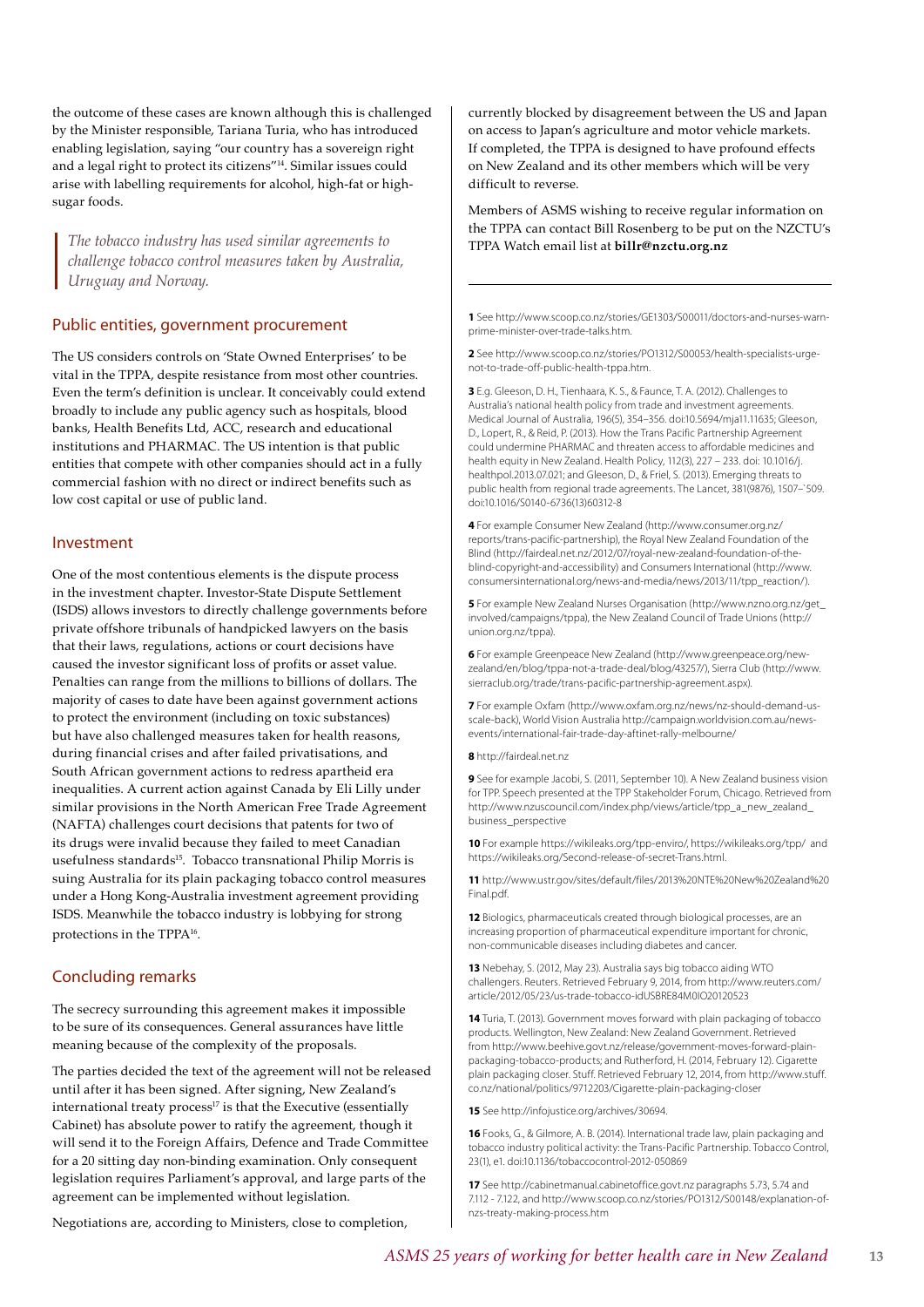

ASMS RESEARCHER

### Regional health service planning; has it worked? The Auditor-General's report

#### The call for evidence based policy

A recent report on the importance of evidence in the formation and evaluation of policy, by the Prime Minister's chief science advisor, Sir Peter Gluckman, drew attention to a "growing recognition of the need to be more rigorous both in the employment of evidence for the development of policy, and in the assessment of its implementation". 1

*…Where evidence is conflated with values, its power is diminished. Where evidence is not considered properly, the risk of less than desirable policy outcomes is inevitable.*

Sir Peter Gluckman also found the quality of assessment and evaluation of policy implementation among government agencies is 'quite variable'.

*The required scrutiny can be devalued by agencies that assume their primary mandate is to implement political decisions. As a result, funding for evaluation is frequently trimmed or diverted.*

#### Auditor General's report on regional planning in the health service

Shortly after the release of Sir Peter Gluckman's report, Auditor-General Lyn Provost released a report on the effectiveness of the policy, introduced in 2011, for health service planning and delivery on a regional basis. Her report provides a case study on what Sir Peter had warned against. She quotes Sir Peter:

*…without objective evidence, the options and the implications of various policy initiatives cannot be measured.* 

Her report continues: "He went on to say that, without objective evidence, judgement is often based on opinion or belief. He recommended planned evaluation to ensure that the desired effects of the policy are being realised, especially where complexity makes forming policy particularly challenging."

The Auditor-General found that, due to a lack of monitoring and evaluation: "Three years on, the Ministry does not know whether regional service planning is working as intended."

#### Shifting resources from the back-room

Her report also reveals another example, albeit indirectly, of how the introduction of policy that is not grounded in evidence can lead to negative results. It relates to the now familiar slogan of shifting resources "from the back-room (a term suggesting lesser value) to the front line".

It was an idea that, in 2009, Health Minister Tony Ryall had asked a Ministerial Review Group (MRG) to provide advice on. He also asked for advice on ways to improve health service quality and performance, and to improve the health system's capacity to deliver services – from which the regional planning policy emerged.

While in principle few would argue with the notion of reducing administrative duplication from sharing some functions across DHBs, the policy of reducing back-room resources went well beyond that concept. The Government accepted the MRG's recommendations involving substantial cuts to administration jobs over three years in the Ministry of Healthand district health boards.



Auditor-General Lyn Provost

It ignored warnings from the Public Services Association that the newly restructured Ministry, also emanating from the MRG's recommendations, could well require more staff to fulfil the roles expected of it, not fewer. The PSA also noted there was no evidence of any cost-benefit analysis on how reducing staff numbers at the Ministry will go towards enhancing 'front line' services.

In 2008/09 the Ministry had already been operating at around 200 FTEs below its capped staffing level of 1675 FTEs. By June 2013 staffing had been cut to just 1089 FTEs. It is not known to what extent, if any, this may have been partly offset by devolving functions to other agencies. Nor is it known how many DHB administration jobs have gone.

#### Auditor General's comments on the back-room

The Auditor-General makes a number of observations that relate in some way to the roles and functions normally associated with the so-called back-room, including monitoring and evaluation of policy. For example:

- 'When my staff looked closely at capital planning, they learned that there is a shortage of people with the right skills to support good governance of capital projects. This was particularly acute in business case development and in supporting board members throughout the health sector.'
- 'Good planning requires good information, based on data that is complete, reliable, consistent, and comparable. My staff found a wide range of problems when they looked at how data is used in planning services. The data we looked at was not always consistent, complete, or comparable – but this is important for planning and reporting purposes.'
- 'My staff expected and looked for evidence of outcomes that would not have happened without regional services planning. However, much of the evidence the health sector entities provided as signs of success was about getting ready to deliver outcomes.'
- It is difficult to find evidence of the extent to which regional planning is helping to improve performance in the health and disability sector.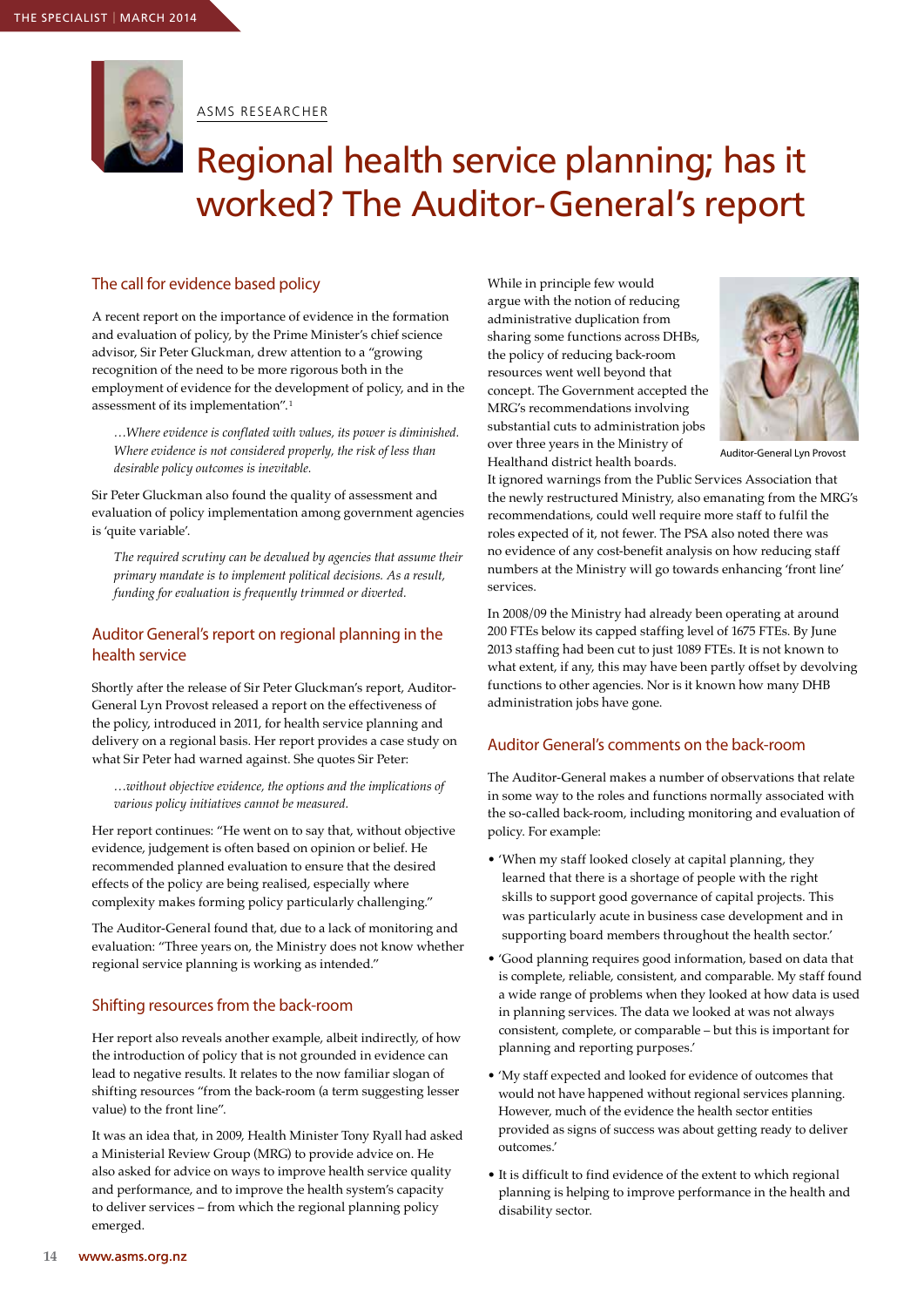- 'We saw no ministry monitoring of changes in cost by service arising from regional service plans.'
- 'Our research revealed that there are concerns about health data throughout the health system. Although we did not carry out a system-wide review of data, we found problems where we did look. … Good quality data benefits patients, for example, in diagnosis, treatment, and learning from what works and what does not… As funding and accountability systems become more complicated, the demand for good quality information – based on valid and reliable data – increases. Good quality data and information provides users and decision-makers with assurances about effectiveness, efficiency, and economy.'
- On timeliness, 'we looked for quantitative evidence of performance improvement from one year to the next…we saw few measures outside well-established work-streams.'
- 'To test whether the benefits were being redirected to the front line, we asked the regional offices for details of their costs, compared to the previous arrangements, but net of any savings arising from regional services planning. We were told that this information was not available.'
- 'We expected that, after putting regional services plans into effect, the Ministry would track the proportion of patients accessing regional resources outside their home DHB…We concluded that the Ministry was not tracking regional flows.'
- 'Neither DHBs nor the Ministry have in-depth expertise to project manage large-scale business cases for building projects. This means that they rely heavily on consultants, advisors, and experts.'

#### On the plus side

The Auditor-General's report is by no means all negative. It points out that the Ministry and DHBs have put effort into creating the conditions for success, and outlines some progress in various areas. The above examples are intended simply to draw attention to the question of whether the intention to improve efficiency and effectiveness has been thwarted, at least in part, by the implementation of a poorly informed policy to reduce 'back-room' costs.

It is unlikely we will get a full answer to that question, because the policy evidently is not being monitored or evaluated. For the same reason, we may never know whether the idea of shifting resources from the back-room to the front lines has, in reality, led to many tasks being shifted from the back-room to the front line.

The Auditor-General has made seven recommendations and expects to follow up on their progress in early 2016. The Auditor-General's report can be accessed at: **www.oag.govt.nz/2013/regional-services-planning**

#### **Lyndon Keene**

**1** P Gluckman (2013). The role of evidence in policy formation and implementation: A report from the Prime Minister's Chief Science Advisor; Office of the Prime Minister's Science Advisory Committee, September 2013.

#### **A new website for the ASMS**

Our website is being updated to give it a fresher look and to make it easier for you to use.

The new ASMS website will include more industrial advice and answers to frequently asked questions, better archives for ASMS news and publications, and an improved search function.

You'll also be able to access it using your smart phone, tablet or computer so you will always have the latest information at your fingertips.

We're hoping to have the new website up and running by mid-year. In the meantime we will continue to provide you with the most up to date and relevant news and views via our existing website (**www.asms.org.nz**).

The ASMS web development team would like to know your thoughts about our website and the features you'd like to see. We would be very grateful if you could take part in a short survey, available at: **https://www.surveymonkey.com/s/2T7JV7H**



#### **How to contact the ASMS**

Association of Salaried Medical Specialists Level 11, The Bayleys Building, Cnr Brandon St & Lambton Quay, Wellington

- T 04 499-1271
- F 04 499-4500
- E asms@asms.org.nz
- W www.asms.org.nz
- P PO Box 10763, Wellington 6143

**Have you changed address or phone number recently?**  We're updating the ASMS database and would be very grateful if you could email any changes to your contact details to: **asms@asms.org.nz**



**The Specialist is printed on** Forestry Stewardship Council approved paper.



TOI MATA HAUORA